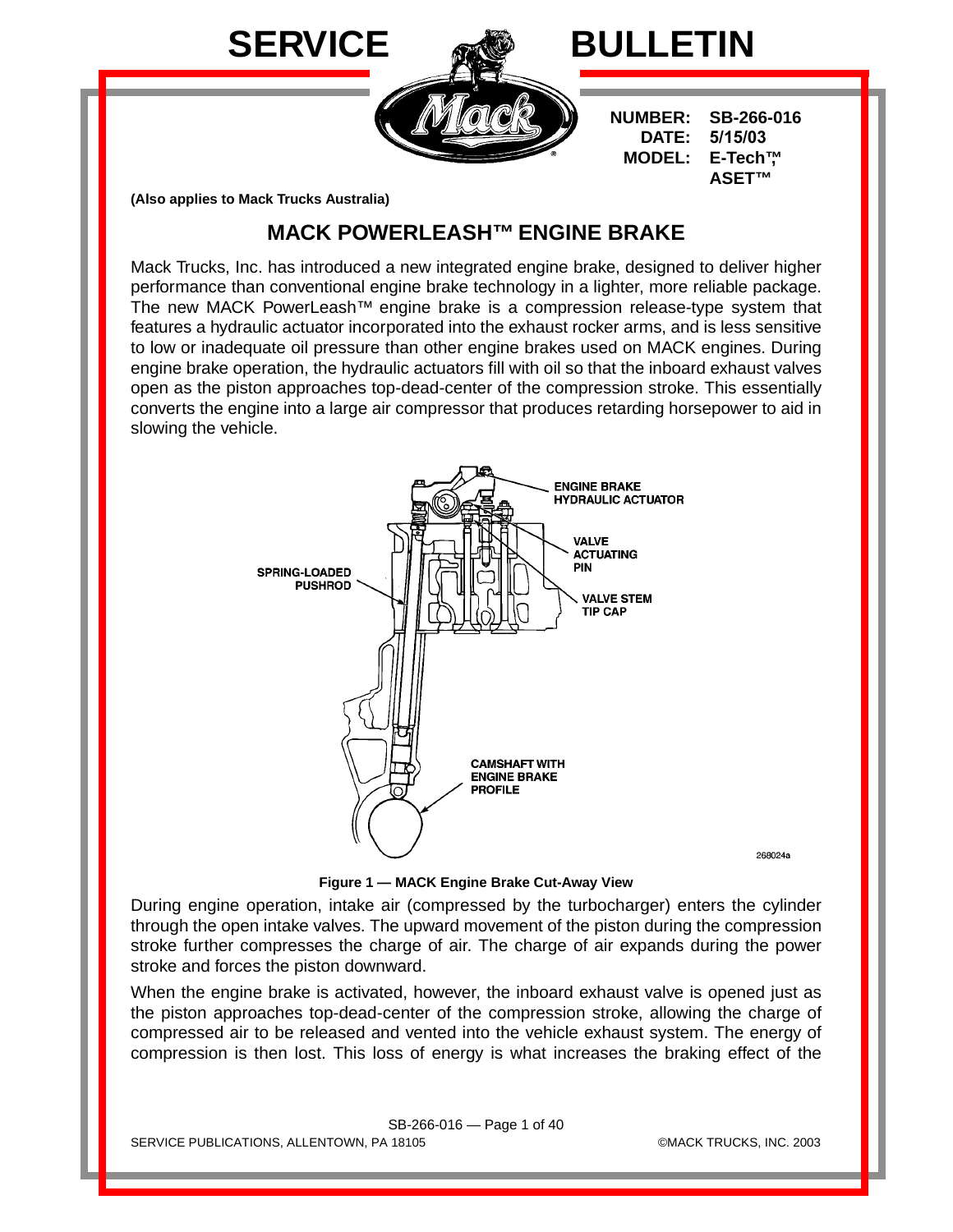engine and allows the vehicle to slow down while minimizing the need to use the service brakes to slow the vehicle. The service brakes must always be used to control the vehicle and bring it to a complete stop.

### **ELECTRICAL CONTROL SYSTEM**

Vehicles equipped with a MACK PowerLeash™ engine brake have a switch mounted on the dashboard that allows the operator to turn the system ON and to select the desired amount of retarding power. The dashboard-mounted switch has three positions: OFF (bottom position), LOW (center position) and HIGH (upper position).



702933a

**Figure 2 — Dash-Mounted Engine Brake Switch**

When the switch is in the LOW position, one-half (three cylinders) of the engine brake retarding capability is applied. In the HIGH position, full retarding power (all six cylinders) is applied.

Engine brake operation is controlled by the V-MAC® system. A constant 12 volts at a low current is supplied to the engine brake solenoids at all times. When the dashboard switch is turned ON and no fuel is requested (0% throttle), the engine electronic control unit (EECU) increases the current to the engine brake solenoids, causing the solenoid coils to energize.

A clutch switch provides a signal to the V-MAC® system to de-energize the engine brake solenoid when the clutch pedal is depressed.

# **ACAUTION**

Engine stalling and potential engine damage can occur if the engine brake is operated at cold engine oil temperatures. The V-MAC® III engine control system on vehicles equipped with either the PowerLeash™ or J-Tech™ engine brake, includes a feature that prevents the engine brake from being activated until the engine coolant temperature reaches at least 125°F (52°C). The engine brake will not function until sufficient engine warmup time has elapsed, regardless of the dashboard engine brake switch setting.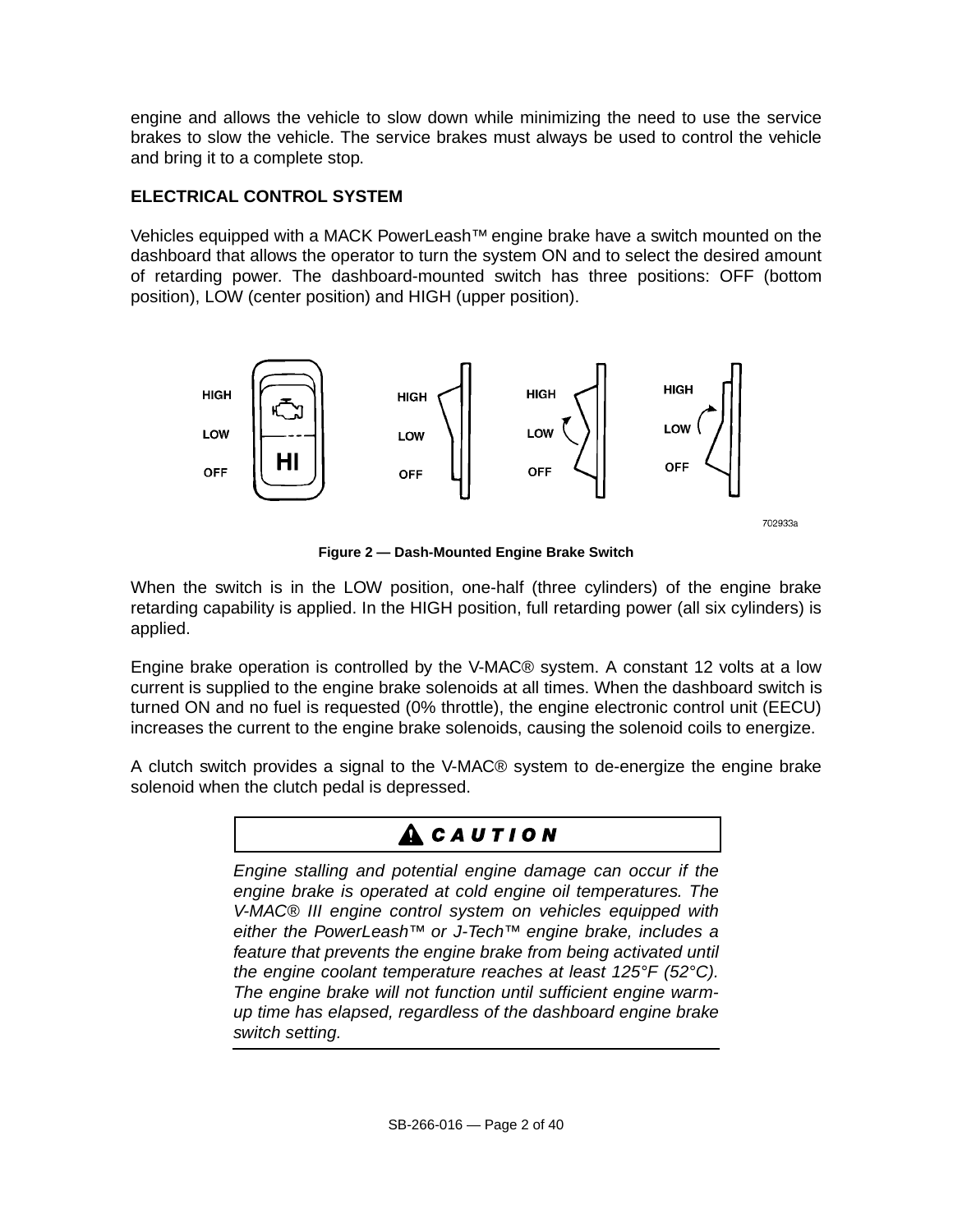#### **MECHANICAL SYSTEM**

The MACK PowerLeash™ engine brake is integrated into the valve train. During normal operation, the exhaust valves open during the exhaust stroke only. During an engine braking event, however, the inboard exhaust valve opens at the top of the compression stroke to provide engine braking. To accomplish this, hydraulic actuators are incorporated into the exhaust rocker arms, and a special "engine brake" profile is incorporated into the exhaust lobes of the camshaft.

The engine brake hydraulic actuator is controlled by engine oil pressure. Oil under pressure is supplied to the actuator through the "control" gallery in the rocker shaft, and the flow of oil is controlled by the engine brake solenoid located on top of the shaft. A second gallery in the rocker shaft, the "constant" oil supply gallery, supplies a constant flow of oil to the inlet and exhaust rocker arms for lubrication.

When the engine brake is activated (dashboard control switch in either the "low" or "high" positions, a no fuel [0% throttle] condition and the clutch pedal released), the engine brake solenoid energizes and directs the flow of "control" oil to the hydraulic actuators. When oil enters the actuator upper cavity, the actuator hydraulically locks with the plunger extended to take up the lash from the valve train. As cam rotation continues and the lifter roller reaches the transition point from sub-base to base circle, the upward movement of the pushrod opens the inboard exhaust valve because the lash has been removed from the valve train due to the hydraulically locked actuator plunger, thus producing the braking event.

#### **MACK PowerLeash™ Engine Brake Components**

The MACK PowerLeash™ engine brake consists of the following components:

 **Camshaft —** The engine brake camshaft (part No. 454GC5234A for E-Tech™ CCRS, 454GC5244 for ASET™ AC engines, and 454GC5238 for ASET™ AI and AMI engines) has a 0.125″ engine brake lift profile (dimension from sub-base to base circle) on the exhaust lobes, whereas J-Tech™ engine brake camshafts have a 0.100" brake lift.



**Figure 3 — MACK Engine Brake Exhaust Lobe Profile**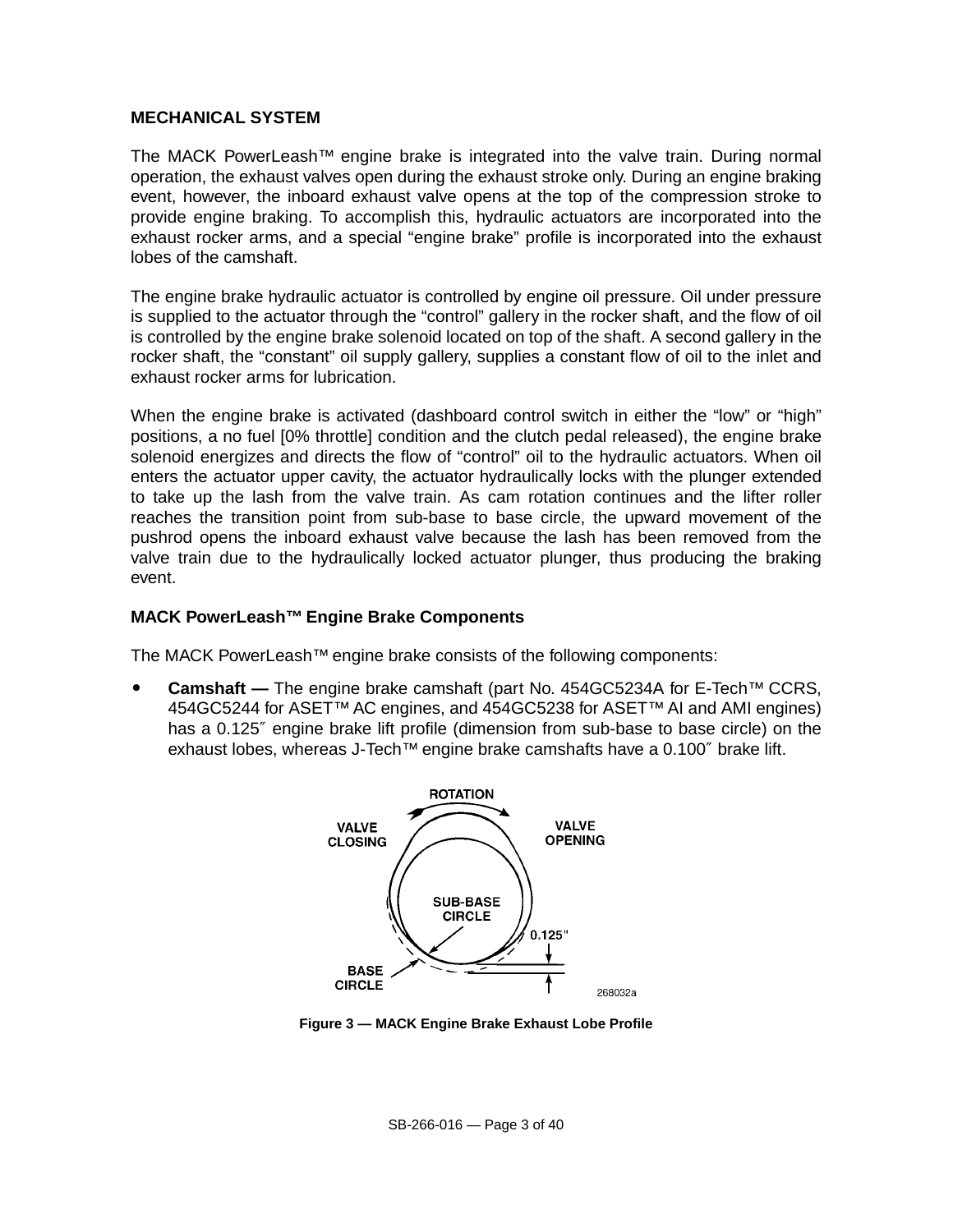**Exhaust Rocker Arm/Hydraulic Actuator —** The exhaust rocker arm (part No. 44GB486M) incorporates a hydraulic actuator that fills with oil and hydraulically locks to remove the clearance between the actuator plunger and the inboard exhaust valve. With clearance between the actuator and the actuating pin removed, the slight movement of the pushrod created when the camshaft rotates to the area of transition from sub-base to base circle, pushes the rocker arm and opens the inboard exhaust valve before piston reaches top-dead-center of the compression stroke.



268031a

**Figure 4 — MACK Engine Brake Exhaust Rocker Arm with Hydraulic Actuator**

### NOTE

The exhaust rocker arm has two adjusting screws. The adjusting screw located at the pushrod end of the rocker arm adjusts engine brake plunger lash. The adjusting screw located at the valve end of the rocker arm adjusts exhaust valve lash.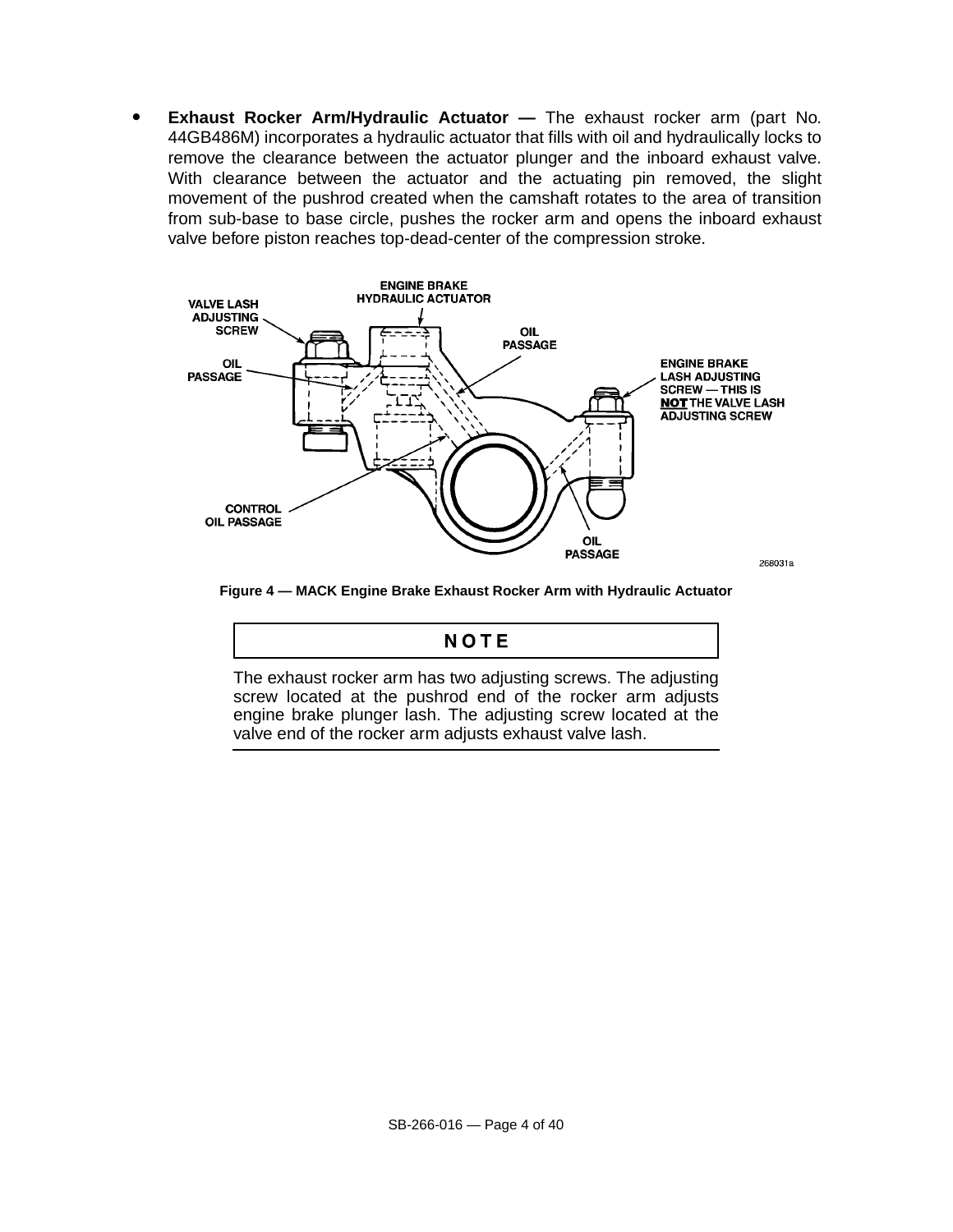The hydraulic actuator consists of the following:

- a plunger and spring located in the lower chamber
- a ball check valve located on top of the plunger and spring assembly
- a control piston and spring located in the upper chamber

A constant supply of oil is fed to the actuator to fully lubricate all components. Spring tension holds the control piston down to unseat the check valve ball. With the check valve ball unseated, oil flows freely into and out of the plunger chamber. When the engine brake solenoid is not energized, the plunger assembly can move up and down freely inside the actuator bore, but spring tension keeps the plunger seated against the lower snap ring. This free movement of the plunger provides the necessary clearance between the bottom face of the plunger and the exhaust valve actuating pin during normal engine operation.



**Figure 5 — Hydraulic Actuator Cut-Away View (Viewed from the Rear of the Rocker Arm)**

When the engine brake solenoid energizes, oil flows into the rocker shaft "control" gallery, then from there into the actuator control piston cavity inside the rocker arm. The flow of oil moves the control piston upward off its seat and simultaneously fills the lower plunger cavity with oil. With the control piston off its seat, the check valve ball also moves upward. As the rocker arm begins to rotate and force the inboard exhaust valve open, oil pressure in the plunger cavity increases, forcing the check valve ball to seat and hydraulically lock the plunger in the extended position. With the plunger extended, lash between the plunger and the inboard exhaust valve is reduced. Continued rotation of the exhaust rocker arm opens the inboard exhaust valve, thus producing the braking event.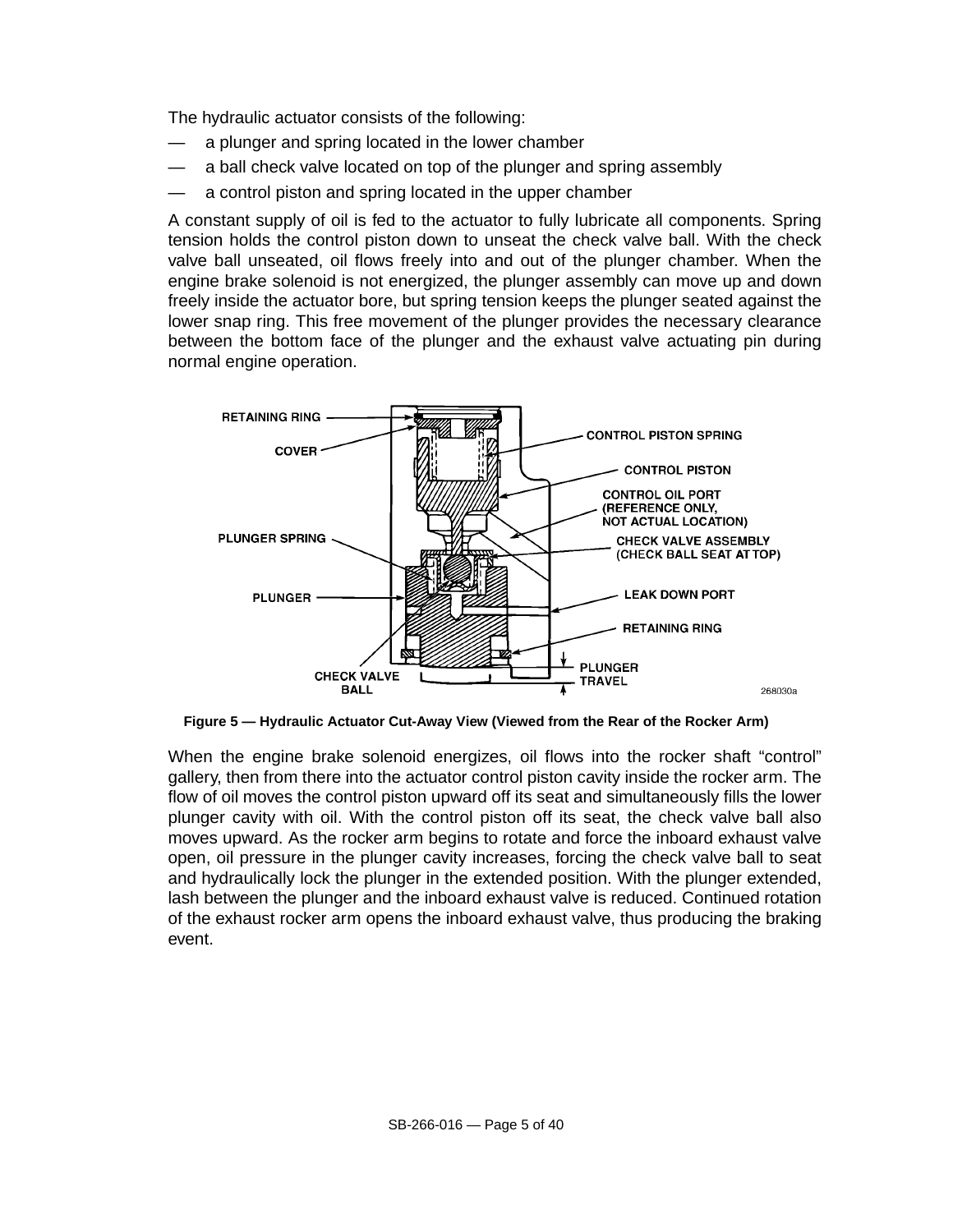

**Figure 6 — Hydraulic Actuator Operation (Viewed from the Rear of the Rocker Arm)**

When the engine brake solenoid is de-energized, the flow of oil to the actuator upper cavity is removed. Spring tension then pushes the control piston back down and unseats the check valve ball. With the check valve ball unseated, oil can again flow freely in and out of the plunger chamber.

 **Rocker Shaft —** The rocker shaft (part No. 466GC495 or 466GC4106M) includes two oil galleries and a port for the solenoid. The upper gallery supplies "control" oil to the exhaust rocker arms, and the lower gallery provides a constant supply of oil to all the rocker arms. When the engine brake solenoid energizes, oil flows from the "constant supply" gallery to the "control" gallery, and in turn, control oil is then supplied to the hydraulic actuator upper (control piston) cavity



**Figure 7 — Rocker Shaft**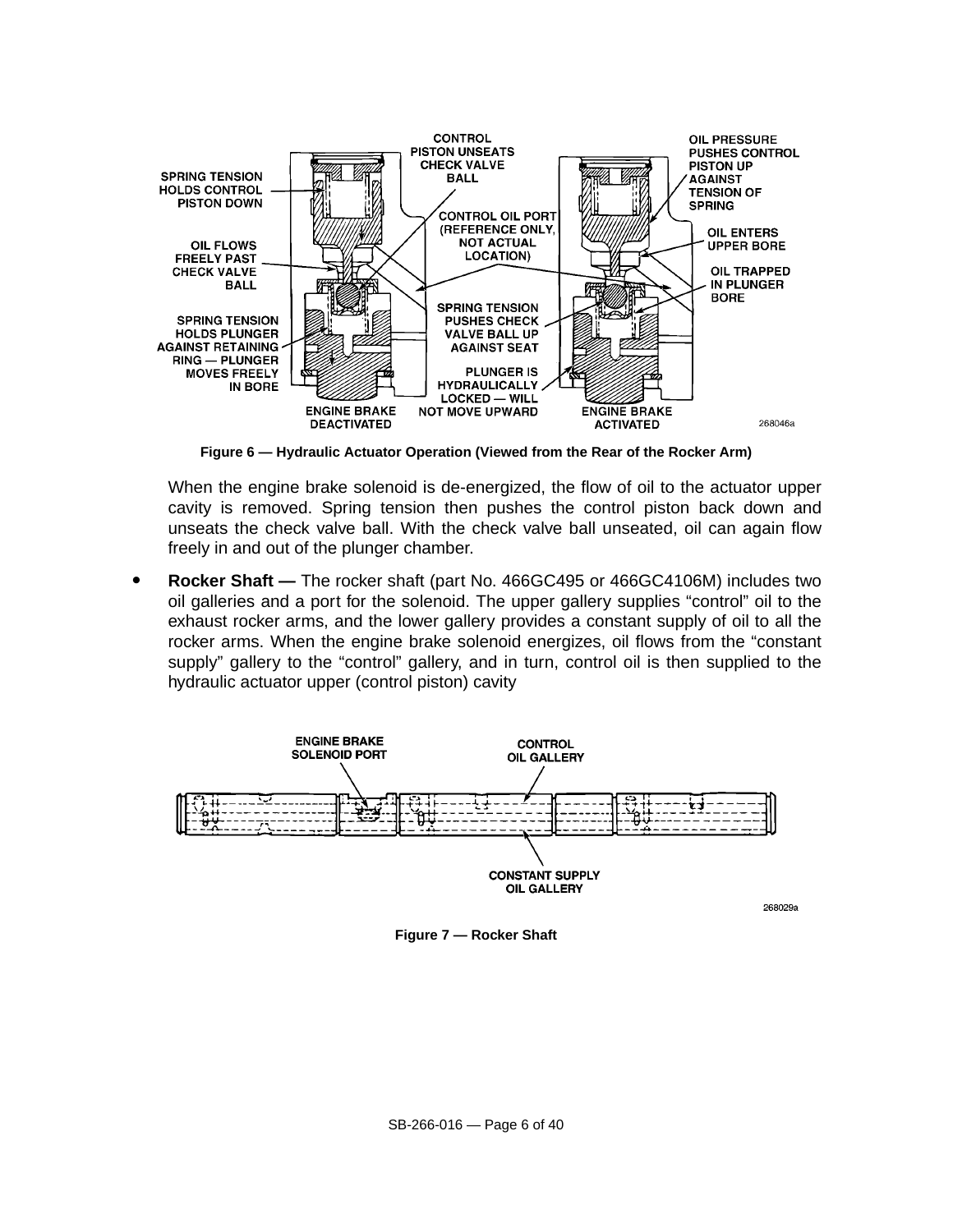Oil is supplied to the rocker shaft through an oil supply passage in the front rocker shaft mounting bracket (part No. 146GB340). This mounting bracket is "press-fit" on the rocker shaft, whereas the middle and rear mounting brackets (146GB341) are a new "slip-fit." An oil supply screen (part No. 387GC224) is located in the counterbore of the oil passage at the bottom of the rocker shaft mounting bracket.



**Figure 8 — Front Rocker Shaft Mounting Bracket with Oil Supply Screen**

This screen is a relatively fine (100 x 100 mesh) stainless steel screen with a nominal rating of 40 microns. The purpose of this screen is to protect the engine brake hydraulic actuator against any initial debris that may be circulating with the oil at initial start-up following an engine rebuild, etc. Servicing this screen at any regular service interval is not required. The screen should be cleaned after any type of engine failure that has contaminated the lubrication system, if the rocker shafts have been removed for any reason or after a major engine overhaul. Additionally, the screen should be inspected and cleaned if troubleshooting procedures for engine brake operation indicate a drop in oil pressure at the rocker shafts.

 **Exhaust Valve Yoke —** The inboard side of the exhaust yokes (part No. 891GC224M) contains a hole for the exhaust valve actuating pin. The actuating pin rests on a cap that is installed over the tip of the valve stem on the inboard exhaust valve.



268033a

**Figure 9 — Exhaust Yoke, Actuating Pin and Valve Stem Cap**

| Key | Qtv. | Part No.  | <b>Description</b>                  |
|-----|------|-----------|-------------------------------------|
|     | 6    | 891GC224M | Valve yoke, exhaust                 |
|     | 6    | 714GB231  | Actuating pin                       |
|     | 6    | 232GB30   | Cap, inboard exhaust valve stem tip |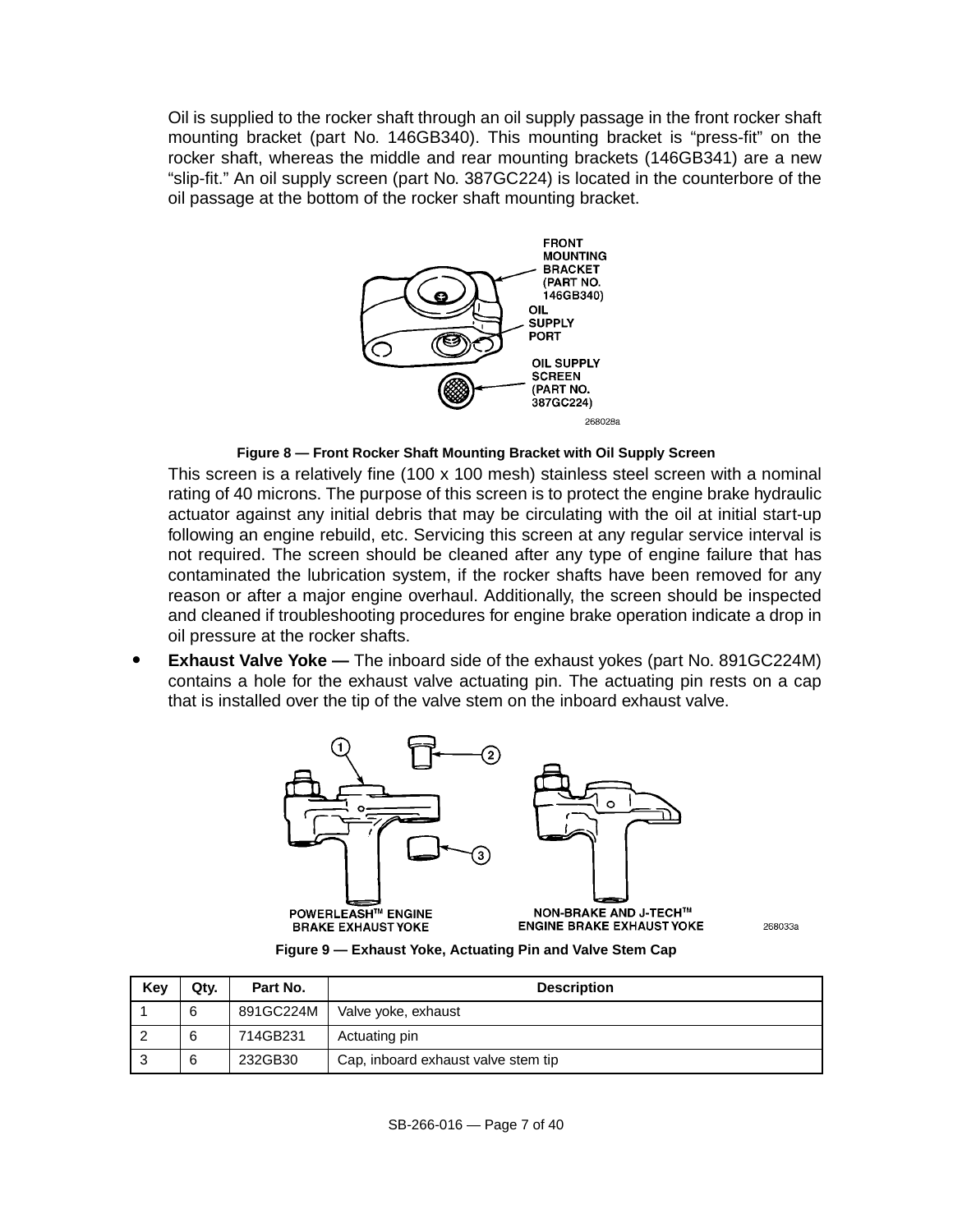**Spring-Loaded Pushrods —** To prevent excessive valve "clatter" created by the increased exhaust valve lash, and also to keep the lifter roller in contact with the cam lobe, spring-loaded pushrods (part No. 369GC339) are used. These pushrod assemblies contain a spring on the rocker arm end. The spring allows the pushrod to "expand" during the "valve closed" (or cam sub-base circle) cycle, thus eliminating excessive lash in the valve train and keeping the lifter roller in contact with the cam lobe. During the "valve opening" cycle, the spring compresses as the lifter roller travels up the ramp of the cam lobe. The pushrod becomes a "solid assembly" when the internal stops of the upper and lower pushrod seats contact each other. When the pushrod is "solid," the upward force of the valve lifter is transmitted to the rocker arm.



**Figure 10 — Spring-Loaded Pushrod Assembly**

267725a

 **Cylinder Heads, Valve Guides and Valve Yoke Guide Pins —** There are different cylinder head part numbers for E-Tech™ CCRS, ASET™ AC, AI and AMI engines equipped with the MACK PowerLeash<sup>™</sup> engine brake. The correct part number cylinder head must be used for the engine type.

Effective 3/20/03, cylinder heads used on ASET™ engines equipped with the MACK PowerLeash™ engine brake utilize a new valve guide (part No. 714GB3113) at the inboard exhaust and inboard inlet valve locations. The new guide looks the same as valve guide part No. 714GB3111, but the new guide is made from an alloy which has greater high temperature wear resistance**.**

It is mandatory that valve guide part No. 714GB3113 be used at the inboard exhaust locations on ASET™ engines equipped with the MACK PowerLeash™ engine brake. Factory production cylinder heads for MACK PowerLeash™ engines have the 714GB3113 valve guides installed at the inboard inlet valve locations (as well as at the inboard exhaust locations) for the convenience of the factory valve guide installation operation.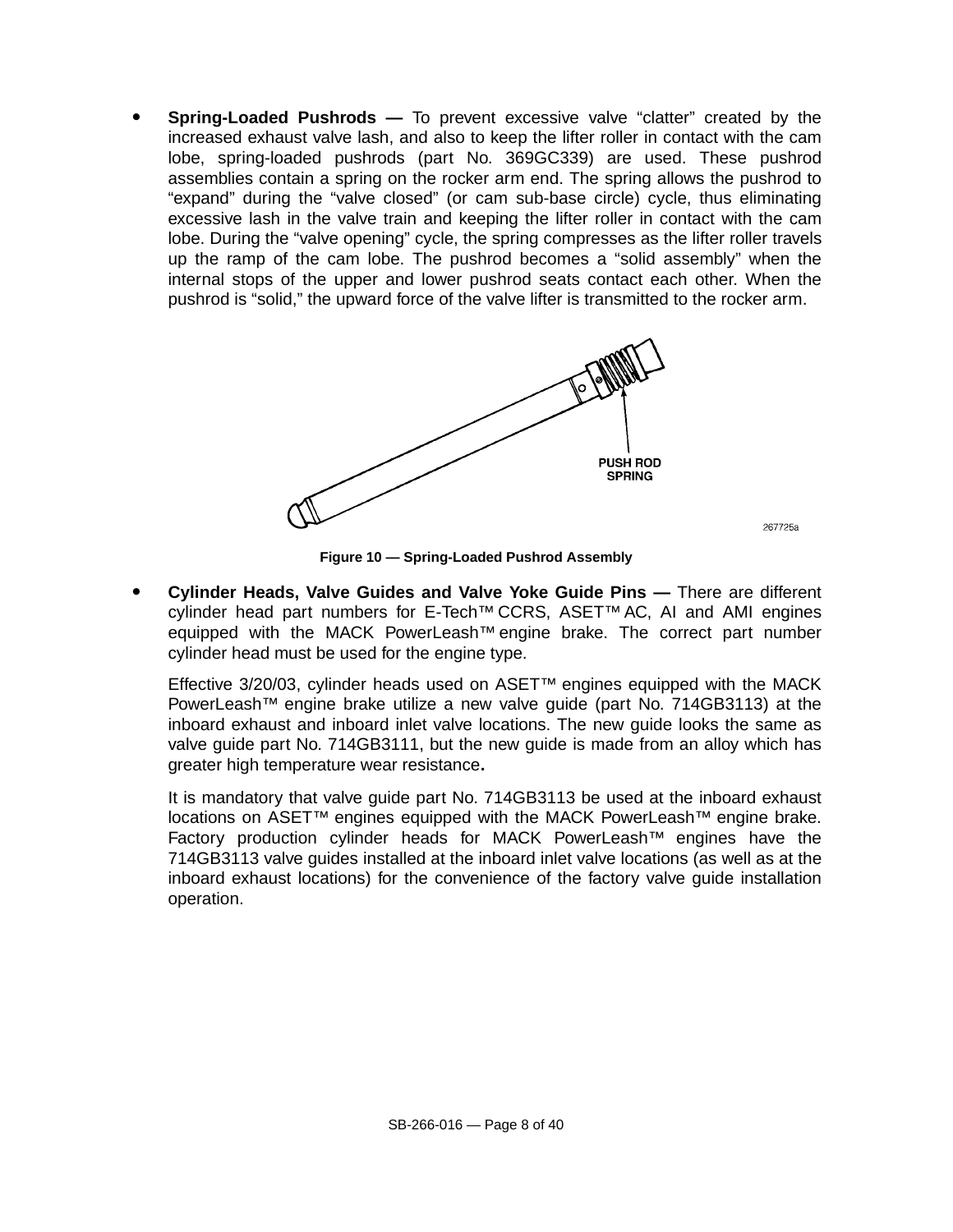In addition, all cylinder heads used with the MACK PowerLeash™ engine brake require the MANDATORY use of part No. 183GC2257 valve yoke guide pins. The 183GC2257 guide pins can be identified by the diameter of the pin ends as shown in the following illustration. Also, 183GC2257 guide pins have a surface heat treatment which makes the entire pin either black or gray in color. The 183GC2257 guide pin can be identified by the black color, compared to the shiny metal surface of the standard guide pin, and by the size of the chamfer at the pin ends. Use of this guide pin will be standardized on all engines during June 2003.



**Figure 11 — Valve Yoke Guide Pins**

If a valve yoke guide pin must be replaced on an engine equipped with a MACK PowerLeash™ engine brake, it is MANDATORY that guide pin part No. 183GC2257 be used. If replacement of a cylinder head is necessary on a PowerLeash™ equipped engine manufactured prior to June 2003, special arrangements must be made with the facility supplying the replacement cylinder head (either the Hagerstown manufacturing facility or the Middletown Remanufacturing Center) to have the proper guide pins installed. As an alternative, the guide pins can be ordered separately and installed into the new head by the servicing facility.

 **Cylinder Head Cover —** Because the MACK PowerLeash™ engine brake is completely integrated with the valve train, cylinder head cover spacers are not necessary as they are with the J-Tech<sup>™</sup> engine brake. The cylinder head cover contains an electrical pass-through connection (part No. 40QE2182) to connect the engine brake solenoid wire to the engine wiring harness.



**Figure 12 — Cylinder Head Cover with Electrical Pass-Through Connection**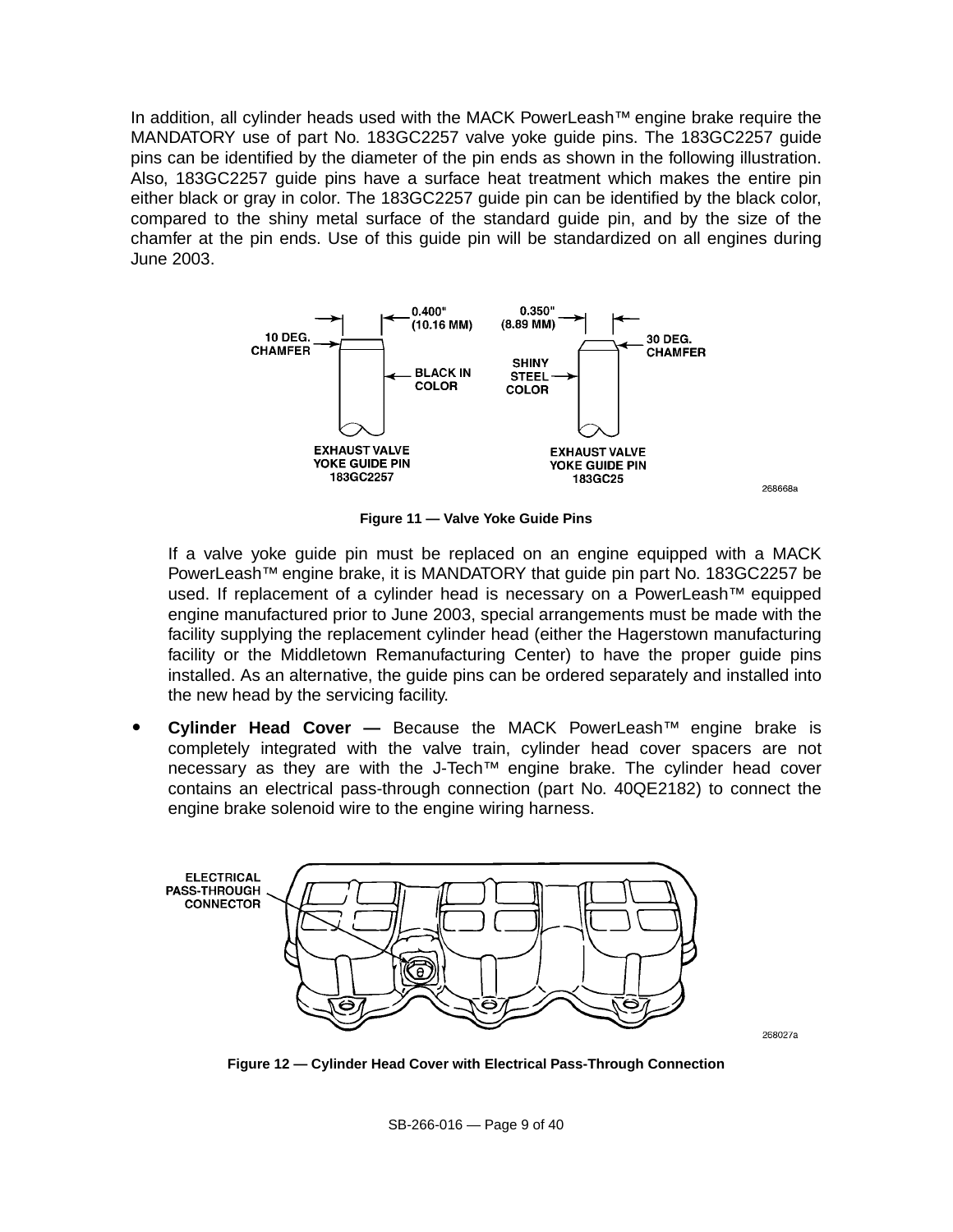### **MACK ENGINE BRAKE ASSEMBLY**

The MACK Engine Brake is totally integrated into the valve train. There are no engine brake units or assemblies bolted to the top of the rocker shaft mounting brackets as there were with certain previous engine brakes used by Mack Trucks, Inc. The following information provides assembly instructions for certain components unique to the MACK Engine Brake.

#### **Exhaust Valve Yoke Installation**

- 1. Lubricate the tip of the inboard exhaust valve stem with a small drop of clean engine oil.
- 2. Install the valve stem cap (part No. 232GB30) on the tip of the inboard exhaust valve stem.



The valve stem cap must have a free-fit on the valve stem tip. If there is any binding or tightness, the cap must be replaced. Using a cap that is tight on the valve stem tip will result in brake lash and valve lash mis-adjustment.



**Figure 13 — Installing Valve Stem Cap**

3. Lubricate the exhaust valve yoke guide pins with clean engine oil.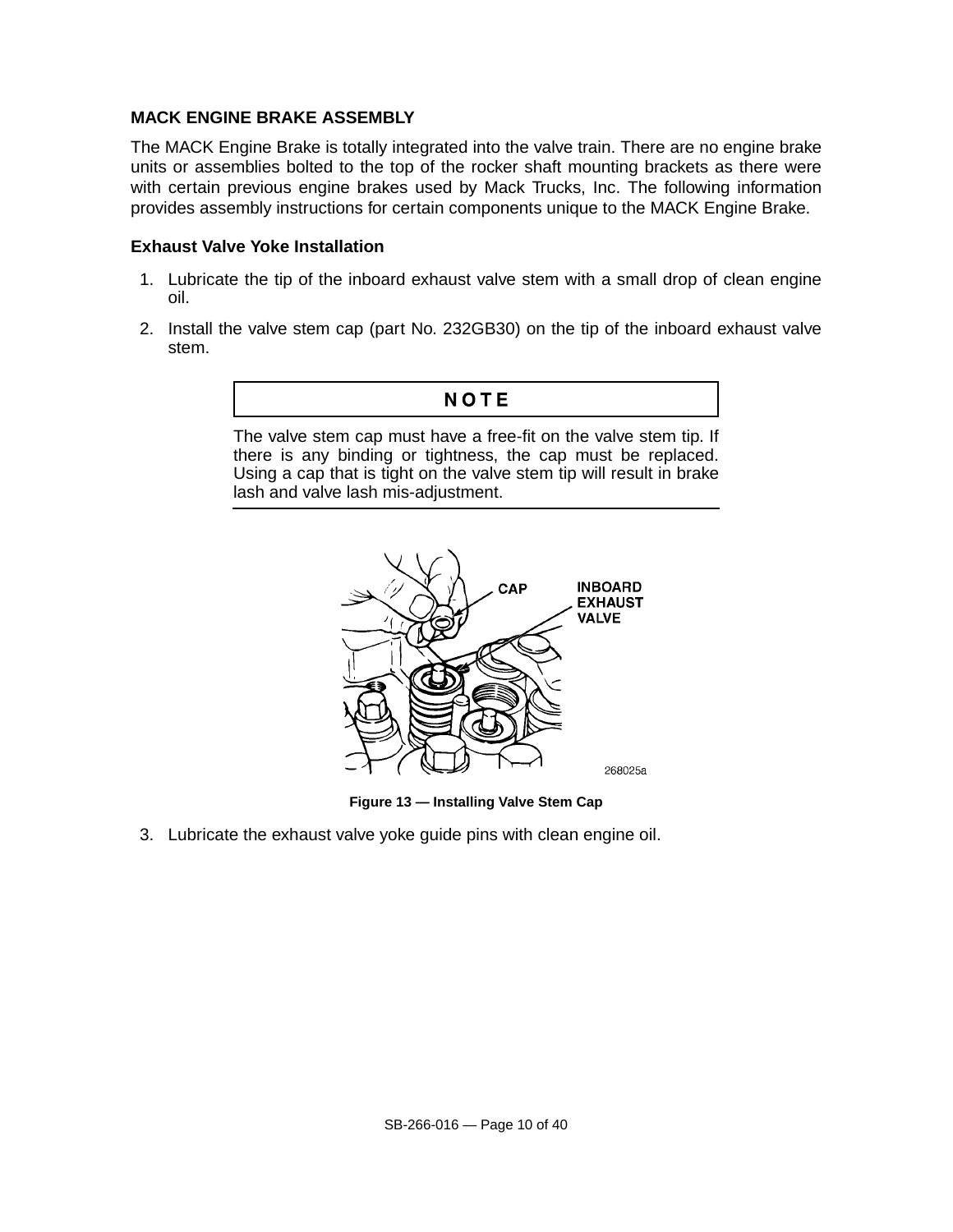4. Place the exhaust yoke (part No. 891GC224M) over the guide pin. The adjusting screw end of the yoke goes over the outboard exhaust valve.



**Figure 14 — Installing Exhaust Yoke**

5. After the exhaust valve yokes have been installed, yoke balance can be adjusted. Refer to the "Valve Adjustment" section of this bulletin.

### **NOTE**

When assembling the cylinder heads, it is easier to adjust exhaust valve yoke balance on all the yokes before the rocker shaft assembly is installed.

6. After adjusting exhaust yoke lash, lubricate the brake actuating pins (part No. 714GB231) with clean engine oil and install.



**Figure 15 — Installing Brake Actuating Pin in Exhaust Yoke**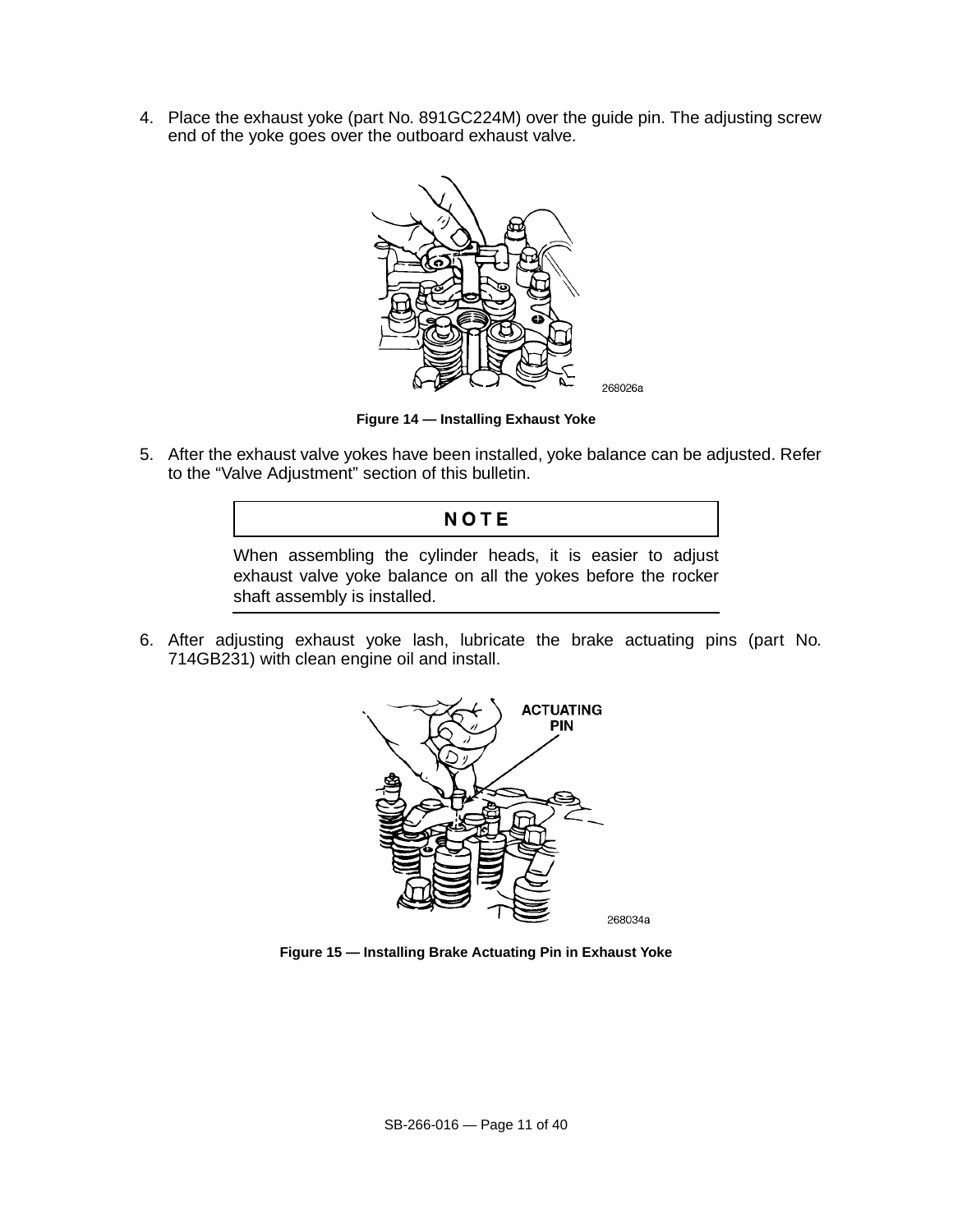#### **Rocker Shaft /Front Mounting Bracket Assembly**

The rocker shaft contains oil passages that supply both lubricating oil and control pressure oil to the rocker arms. As with rocker shaft assemblies on non-brake engines, alignment of the oil ports in the front mounting bracket with the ports in the rocker shaft is critical. The first rocker shaft mounting bracket is a press-fit onto the shaft, while the center and rear brackets are a slip-fit. The rocker shaft and front mounting bracket are supplied as an assembly. The assembly (part No. 466GC4111M) consists of the following parts:





| Rocker Shaft/Front Mounting Bracket Assembly (Part No. 466GC4111M) |      |            |                                            |  |  |
|--------------------------------------------------------------------|------|------------|--------------------------------------------|--|--|
| Key                                                                | Qtv. | Part No.   | <b>Description</b>                         |  |  |
|                                                                    |      | 466GC4106M | Rocker shaft                               |  |  |
|                                                                    |      | 146GB340   | Mounting bracket, rocker shaft (press-fit) |  |  |
| 3                                                                  |      | 421GC244   | Bolt, mounting bracket locating            |  |  |
|                                                                    |      | 36AX3      | Washer, lock                               |  |  |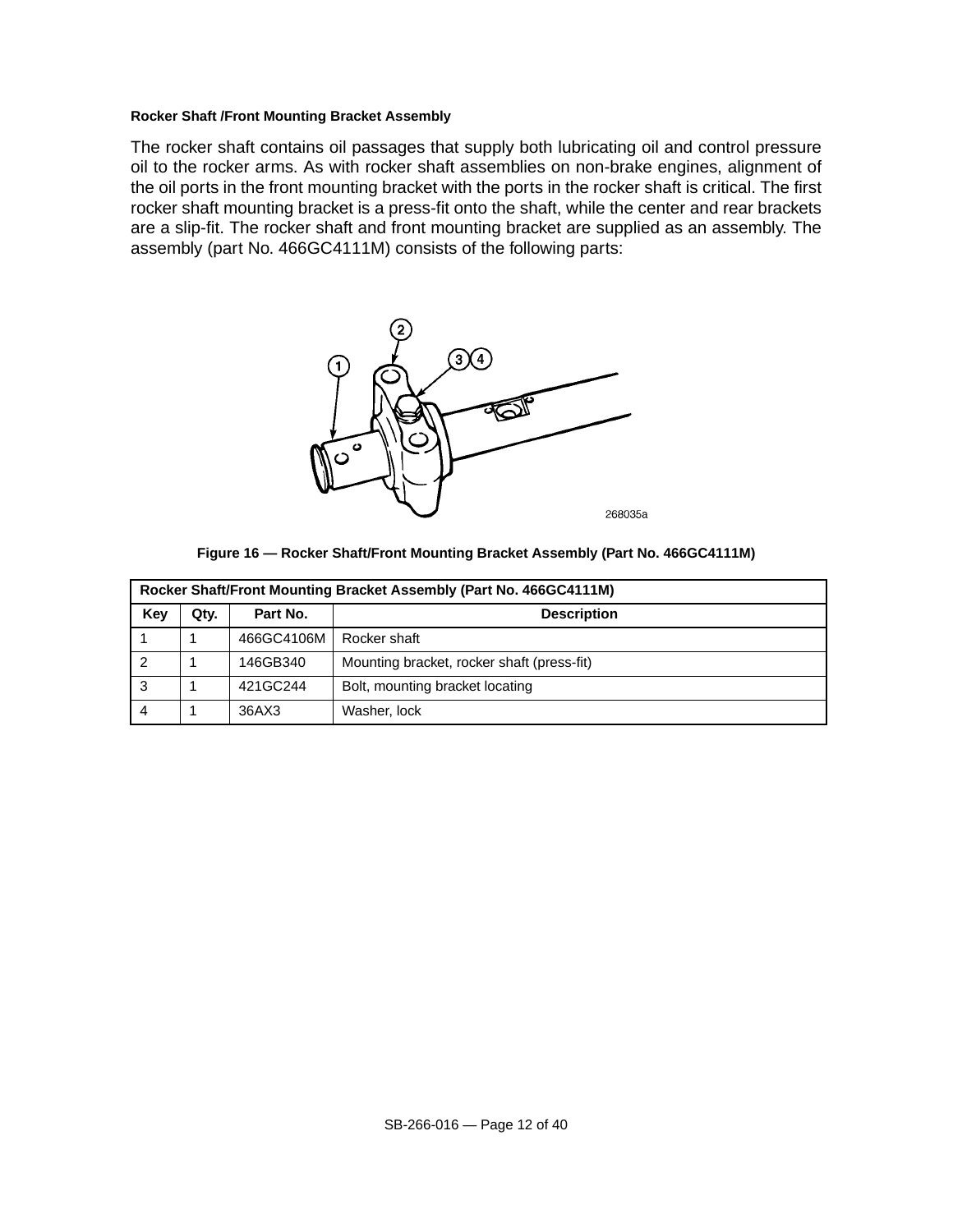### **Rocker Shaft Assembly**



**Figure 17 — Rocker Shaft Assembly (Part No. 466GC4107M)**

| Key            | Qty.           | Part No.  | <b>Description</b>                                        |
|----------------|----------------|-----------|-----------------------------------------------------------|
|                | 6              | 97AX292   | Retaining ring                                            |
| $\mathcal{P}$  | 10             | 711GC256  | Washer, flat                                              |
| 3              | 3              | 44GB2225M | Rocker arm, exhaust, with engine brake hydraulic actuator |
| 4              | $\overline{4}$ | 579GC148A | Washer, spring                                            |
| 5              | 3              | 44GB54M   | Rocker arm, inlet                                         |
| 6              | $\overline{2}$ | 146GB341  | Mounting bracket, rocker shaft, slip-fit                  |
| $\overline{7}$ | 2              | 1AM13     | Bolt, mounting bracket locating                           |
| 8              | 2              | 36AX22    | Washer, lock                                              |

- 1. Lubricate a flat washer (part No. 711GC256) with clean engine oil, then slide it on the front end of the rocker shaft.
- 2. Lubricate the bore of the exhaust rocker arm (part No. 44GB2225M) with clean engine oil.
- 3. Install the exhaust rocker onto the front of the rocker shaft. The pushrod end of the rocker arm faces the large offset side of the rocker shaft mounting bracket.
- 4. Lubricate two flat washers (part No. 711GC256) with clean engine oil, then slide them on the front end of the rocker shaft. Install a retaining ring (part No. 97AX292) in the groove at the end of the shaft to secure the rocker arm in place.
- 5. Lubricate a spring washer (part No. 579GC148A) with clean engine oil, then slide it onto the opposite end of the rocker shaft and position it against the mounting bracket.
- 6. Lubricate the bore of the inlet rocker arm (part No. 44GB54M) with clean engine oil, then install the rocker arm on the rocker shaft. The pushrod end of the inlet rocker arm faces the long offset side of the rocker shaft mounting bracket.
- 7. Lubricate a flat washer (part No. 711GC256), then slide it on the rocker shaft. Install a circlip (part No. 97AX292) into the groove of the rocker shaft to secure the inlet rocker arm in place.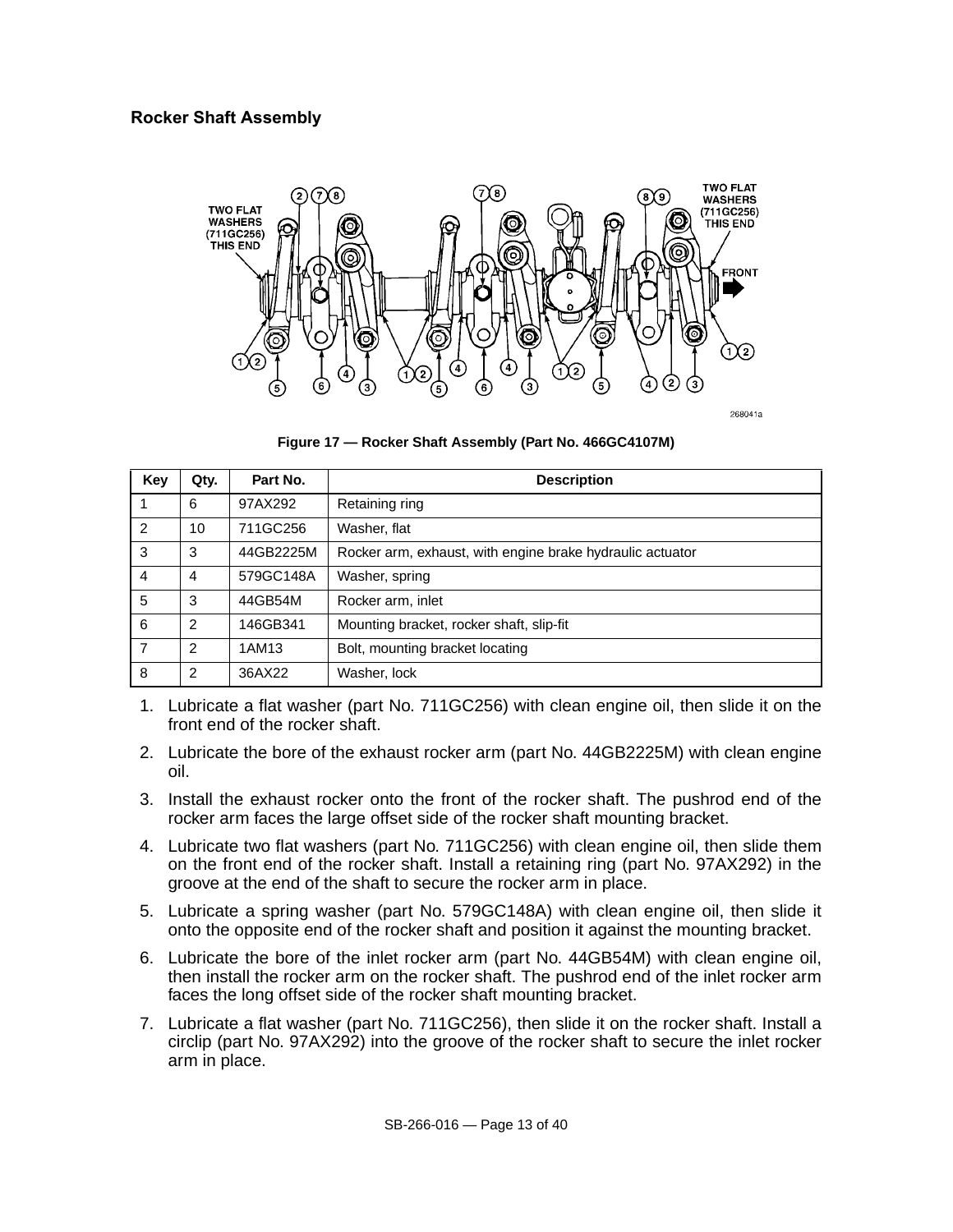- 8. Install a circlip (part No. 97AX292) in the groove of the rocker shaft at the location for the second exhaust rocker arm.
- 9. Lubricate a flat washer (part No. 711GC256) with clean engine oil, then slide it onto the rocker shaft, against the circlip.
- 10. Lubricate the bore of the exhaust rocker arm (part No. 44GB2225M) with clean engine oil, then slide it on the rocker shaft, against the flat washer.
- 11. Lubricate a spring washer (part No. 579GC148A), then slide it over the end of the rocker shaft, against the second exhaust rocker arm.
- 12. Lubricate the bore of the rocker shaft mounting bracket (part No. 146GB341), then slide it over the end of the rocker shaft, against the wave washer.
- 13. Align the locating hole in the mounting bracket with the threaded locating hole in the rocker shaft. Lubricate the threads of the locating bolt (part No. 1AM13). Install the locating bolt and lock washer (part No. 36AX22) to the mounting bracket. **Fingertighten** only at this time.
- 14. Continue the assembly by installing the remaining washers, rocker arms and mounting bracket. Make sure that the mounting bracket-to-rocker shaft bolt is only finger tight at this time.
- 15. Complete the assembly by lubricating a flat washer (part No. 711GC256) with clean engine oil and sliding it over the end of the rocker shaft against the rear mounting bracket, then lubricating the bore of the third inlet rocker arm with clean engine oil and installing it over the end of the rocker shaft.
- 16. Lubricate two flat washers (part No. 711GC256), then slide them on the rocker shaft. Install a circlip (part No. 97AX292) into the groove at the end of the rocker shaft to secure the assembly.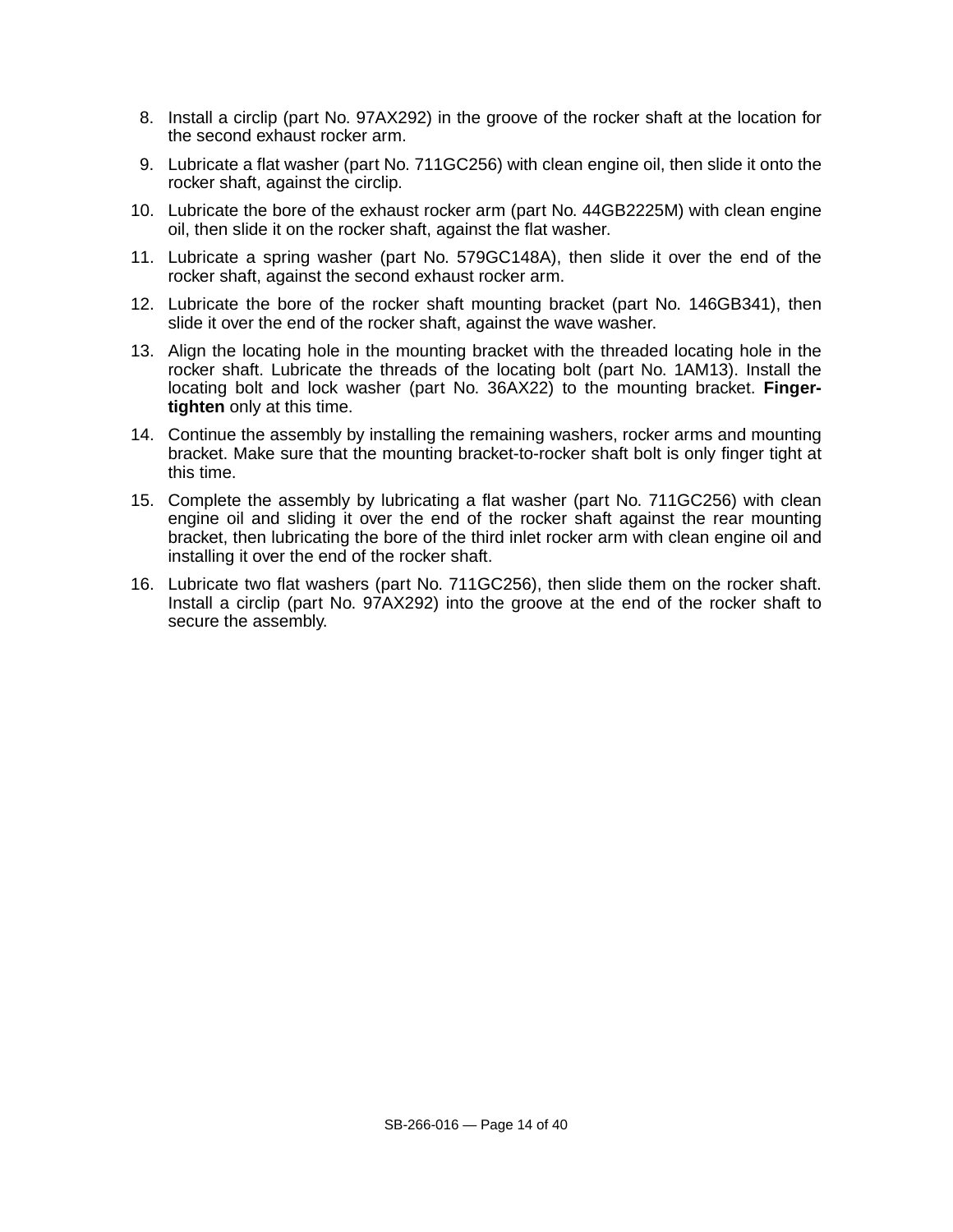#### **Engine Brake Solenoid Installation**



268042a

**Figure 18 — Engine Brake Solenoid Installation**

| Kev | Qtv. | Part No.  | <b>Description</b>                   |
|-----|------|-----------|--------------------------------------|
|     |      | 326GC313  | Solenoid spring retainer set         |
|     |      | 805GC54   | Solenoid assembly, engine brake      |
|     |      | 446GC2127 | O-ring, lower, engine brake solenoid |

## NOTE

The solenoid spring retainers (part No. 326GC313) and upper O-ring (part No. 1899-O15900975) are supplied with the solenoid valve assembly.

The engine brake solenoid is secured to the rocker shaft with two clip-on type spring retainers. A new solenoid supplied through the MACK Parts System includes the spring retainers. The retainers are also available separately (part No. 326GC313). Installation of the solenoid is as follows:

1. Place the lower O-ring (part No. 446GC2127) into position, fully seated in the bottom of the solenoid bore in the rocker shaft.

# **ACAUTION**

Do not place the lower O-ring on the solenoid adapter and then install the solenoid assembly to the shaft. Doing so will cut the lower O-ring.

2. Lubricate both of the engine brake solenoid O-rings with clean engine oil.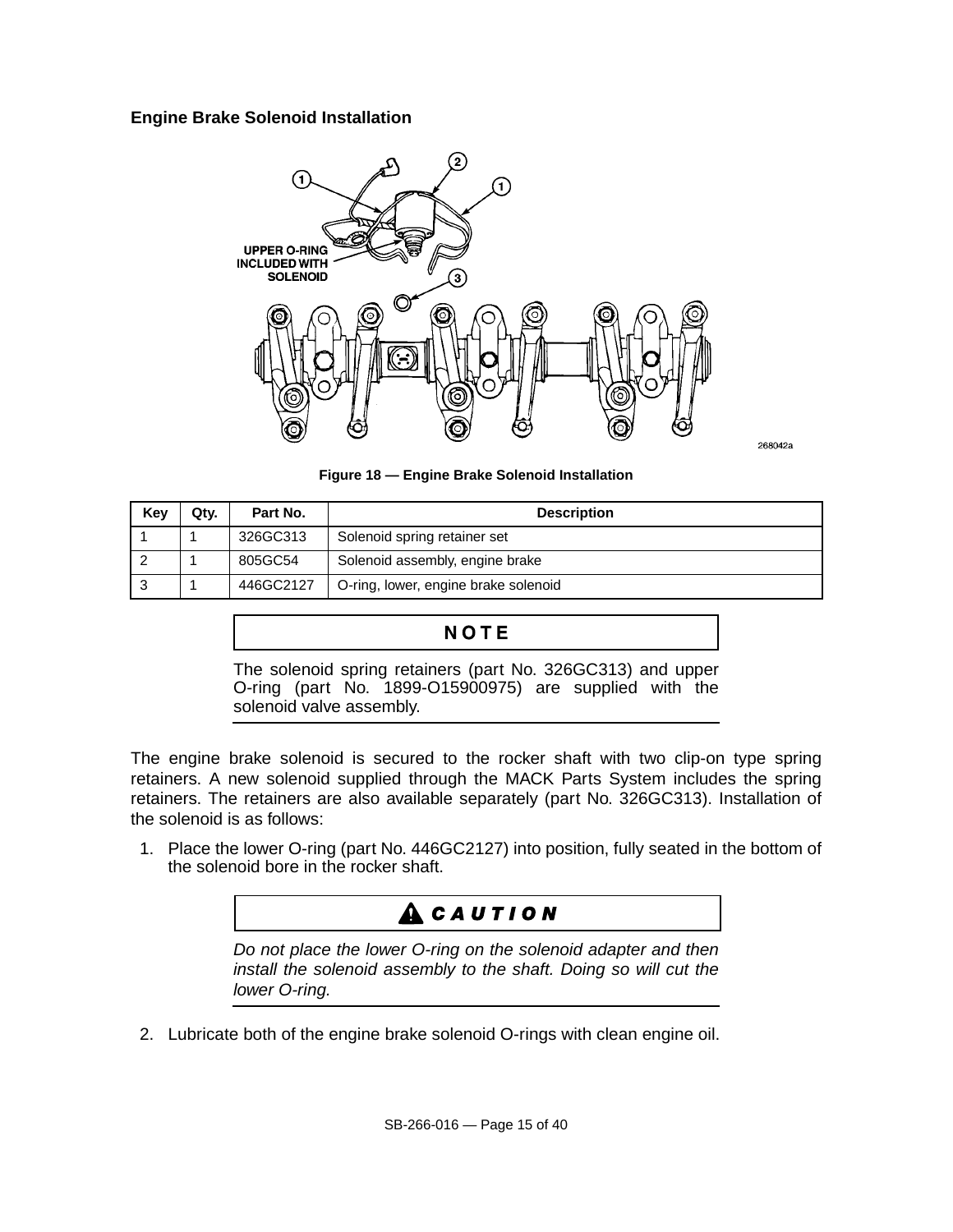- 3. Position the solenoid for installation, with the wire leads on the side of the rocker shaft that faces the valves.
- 4. Insert the solenoid into the rocker shaft port and push downward firmly with the palm of the hand to fully seat the solenoid.

# ACAUTION

The solenoid must be fully seated by significant hand pressure. The retaining clips will not seat a solenoid that has not already been fully seated.



268043a

**Figure 19 — Installing Engine Brake Solenoid**

5. Snap both clips around the bottom of the rocker shaft.



268044a

**Figure 20 — Force Solenoid Retaining Clips into Position**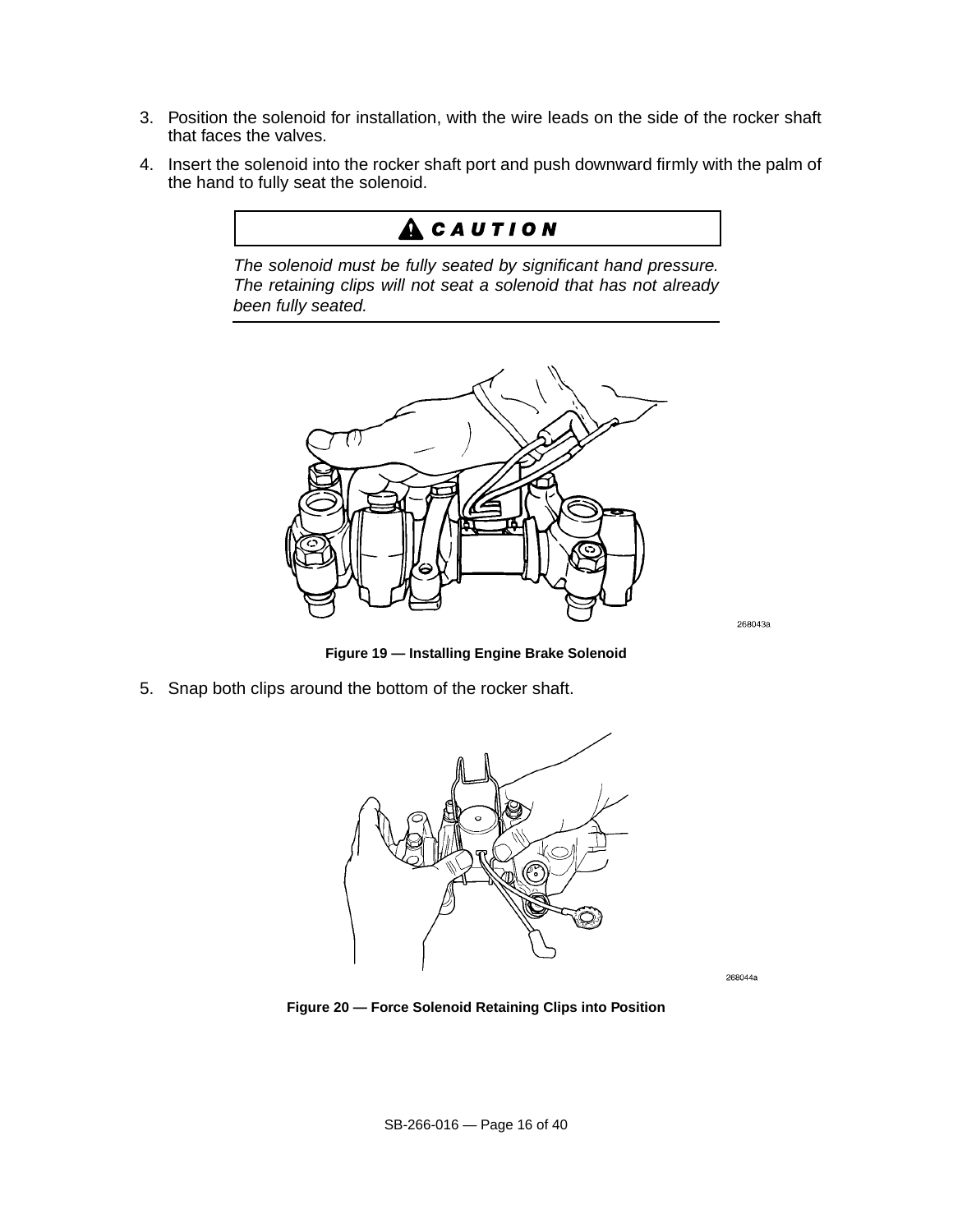# **ACAUTION**

Latching and unlatching the solenoid retaining clips requires a great deal of finger pressure to overcome the large amount of spring tension. Care must be used to avoid pinching the fingers or snapping the latches against the fingers.

6. After the retaining clips have been installed, inspect the solenoid-to-rocker shaft mating surfaces. The surfaces of both components must be fully seated against each other.



**Figure 21 — Inspect Solenoid-to-Rocker Shaft Mounting Surfaces**

# $A$  CAUTION

A solenoid that has not been completely seated on the rocker shaft can partially turn the engine brake ON while the engine is under power, resulting in an engine miss and extremely poor engine performance.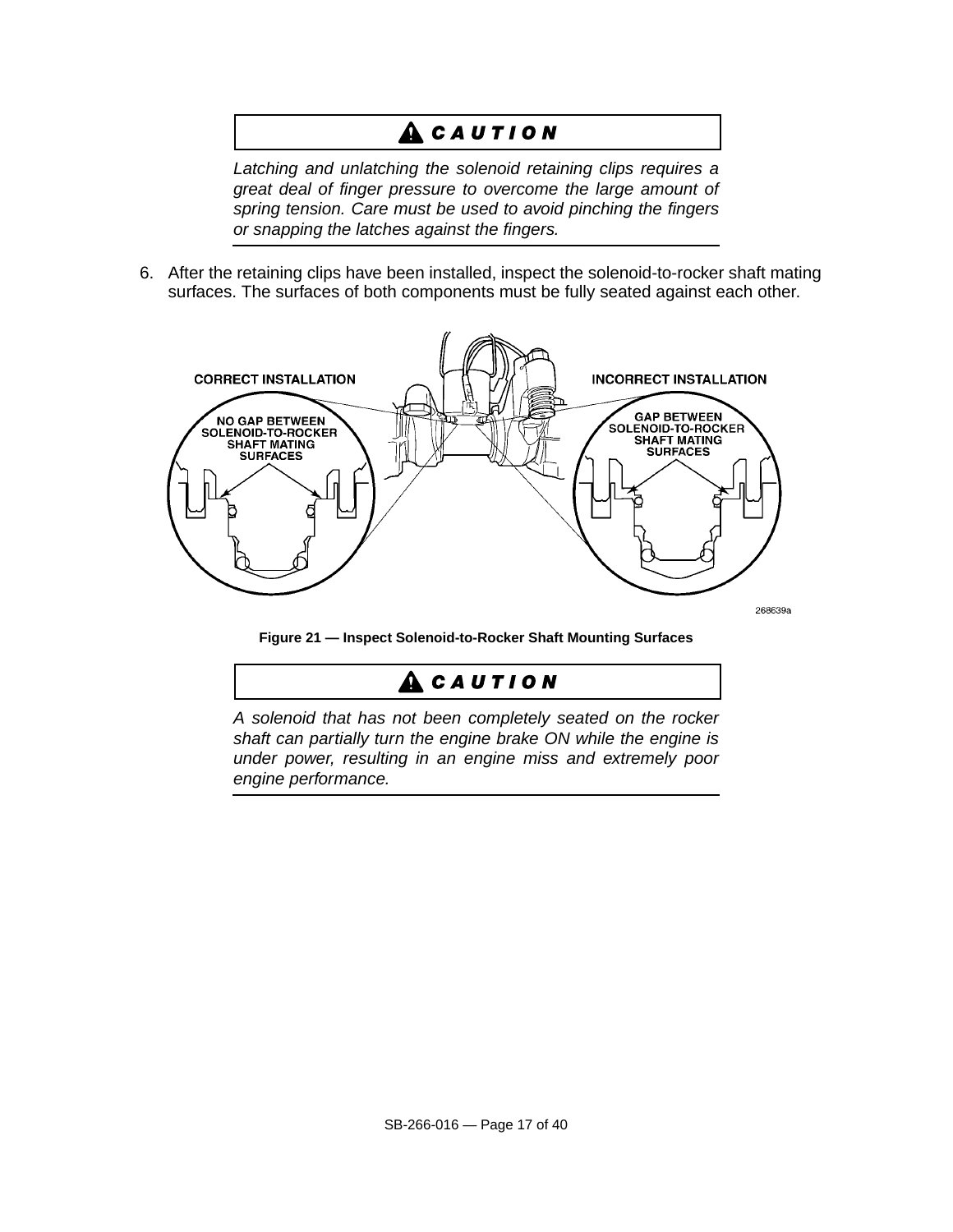### **Rocker Shaft Assembly to Engine**

The rocker shaft assembly is installed on the cylinder head as any rocker shaft would be installed on a MACK engine. Before the shaft assembly is installed, however, make sure the oil supply screen (part No. 387GC224) is positioned in the counterbore at the bottom of the front rocker shaft mounting bracket. If the screen fits loosely in the bore, use some grease to hold the screen in place while the rocker shaft assembly is being installed on the engine.





# **ACAUTION**

If the screen should slip out of place during installation of the rocker shaft assembly to the engine, the screen edge may become pinched between the rocker shaft mounting bracket and the surface of the cylinder head. If this occurs, broken hold-down bolts, a broken rocker shaft or both can result with the possibility of major engine damage.

Installation of the rocker shaft assembly is as follows:

1. Make sure all 12 pushrods are properly seated in the respective lifter sockets. When installing pushrods, use care to gently lower them into position in the lifter cups. DO NOT drop the pushrods onto the lifters.

# **ACAUTION**

Make sure that all rocker adjusting screws and brake lash adjusting screws are screwed completely upward into the rocker arms before installing the rocker shaft on the engine. If this is not done, tightening the mounting bolts for the rocker shafts or rotating the engine to adjust the valves, can bend the pushrods.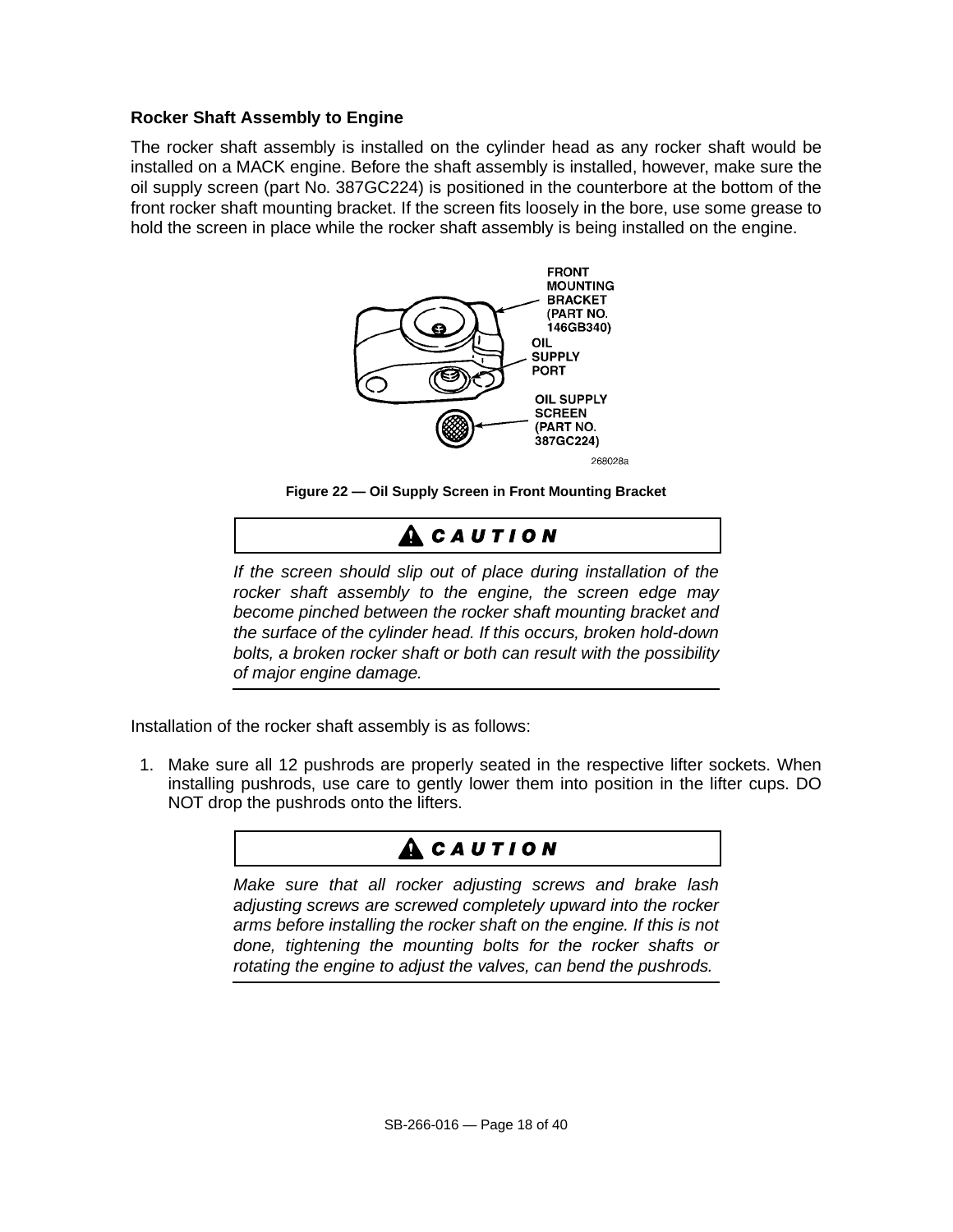2. Place the rocker shaft assemblies on the cylinder heads and align the rocker bracket mounting holes with the holes in the cylinder head. Depress the adjusting screw end of each rocker arm so that the adjusting screw ball end is fully down into each pushrod cup. With the rocker arm depressed in this fashion, rotate each pushrod to be sure it is fully seated in the lifter cup and at the rocker arm adjusting screw.

# ${\bf A}$  CAUTION

If the rocker shaft assembly is lifted off, or partially lifted off the cylinder head at anytime during the installation procedures, steps 1 and 2 above must be repeated. Not having the rockers positioned as described in step 2 above, or lifting the rockers are the usual causes of dislodging a pushrod from the lifter cup.

- 3. Lubricate the threads of the rocker shaft mounting bracket bolts and the undersides of the bolt heads with clean engine oil. Place the bolts into the mounting brackets, then start each bolt by hand and tighten by hand as much as possible.
- 4. Again, depress the rocker arm screw end of each rocker arm into each pushrod and rotate each pushrod to ensure proper installation.
- 5. Beginning at the center mounting bracket with bolt No. 1 (as shown in figure 23), tighten each rocker shaft mounting bracket bolt evenly (in the sequence shown in figure 23), keeping the rocker shaft assembly level until the brackets are against the cylinder head. When the brackets have contacted the cylinder head, tighten the mounting bracket bolts in the sequence shown, using a two-step process; first tighten the mounting bolts to 25 lb-ft (34 N·m), then, using the same sequence, tighten the mounting bolts to 40 lb-ft (54 N·m).

# **ACAUTION**

The mounting bracket-to-rocker shaft bolts at the center and rear mounting brackets must be **finger-tight only** when the rocker shaft assembly is being installed on the engine. This allows the slip-fit mounting brackets to align and properly seat firmly on the cylinder head surface. After the rocker shaft mounting bolts have been tightened to proper specifications, the mounting bracket-toshaft bolts must then be tightened to proper specifications. This ensures that there is no possibility of any relative motion between the mounting bracket and rocker shaft. Failure to follow this assembly procedure can result in broken hold-down bolts, broken shaft or both, with the possibility of major engine damage.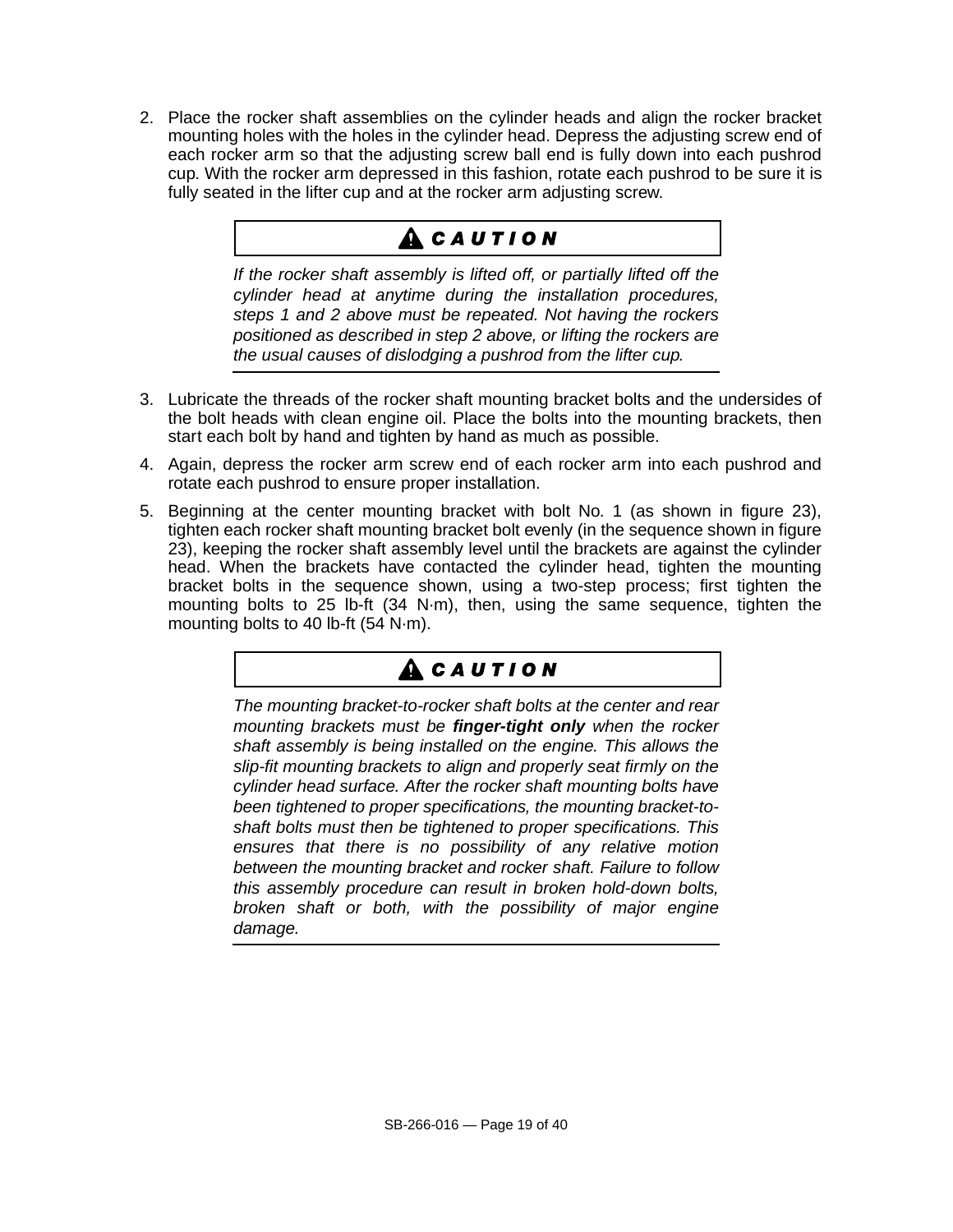

**Figure 23 — Tightening Sequence — Rocker Shaft Mounting Bracket and Locating Bolts**

6. After the rocker shaft mounting bracket bolts have been properly tightened (bolt Nos. 1 through 6 in figure 23), tighten the center and rear mounting bracket-to-rocker shaft locating bolts (bolt Nos. 7 and 8 in figure 23) to 18 lb-ft (24 N·m). The front mounting bracket-to-rocker shaft bolt (bolt No. 9 in figure 23) can be tightened to 18 lb-ft (24 N·m) anytime during the process.

# **A** CAUTION

Whenever the rocker shaft assembly is removed for any type of service procedure, the mounting bracket-to-rocker shaft locating bolts must be loosened. Upon reassembly, the rocker shaft mounting bracket bolts and the mounting bracket-to-rocker shaft locating bolts must be tightened as outlined in the procedures above, or serious engine damage may result.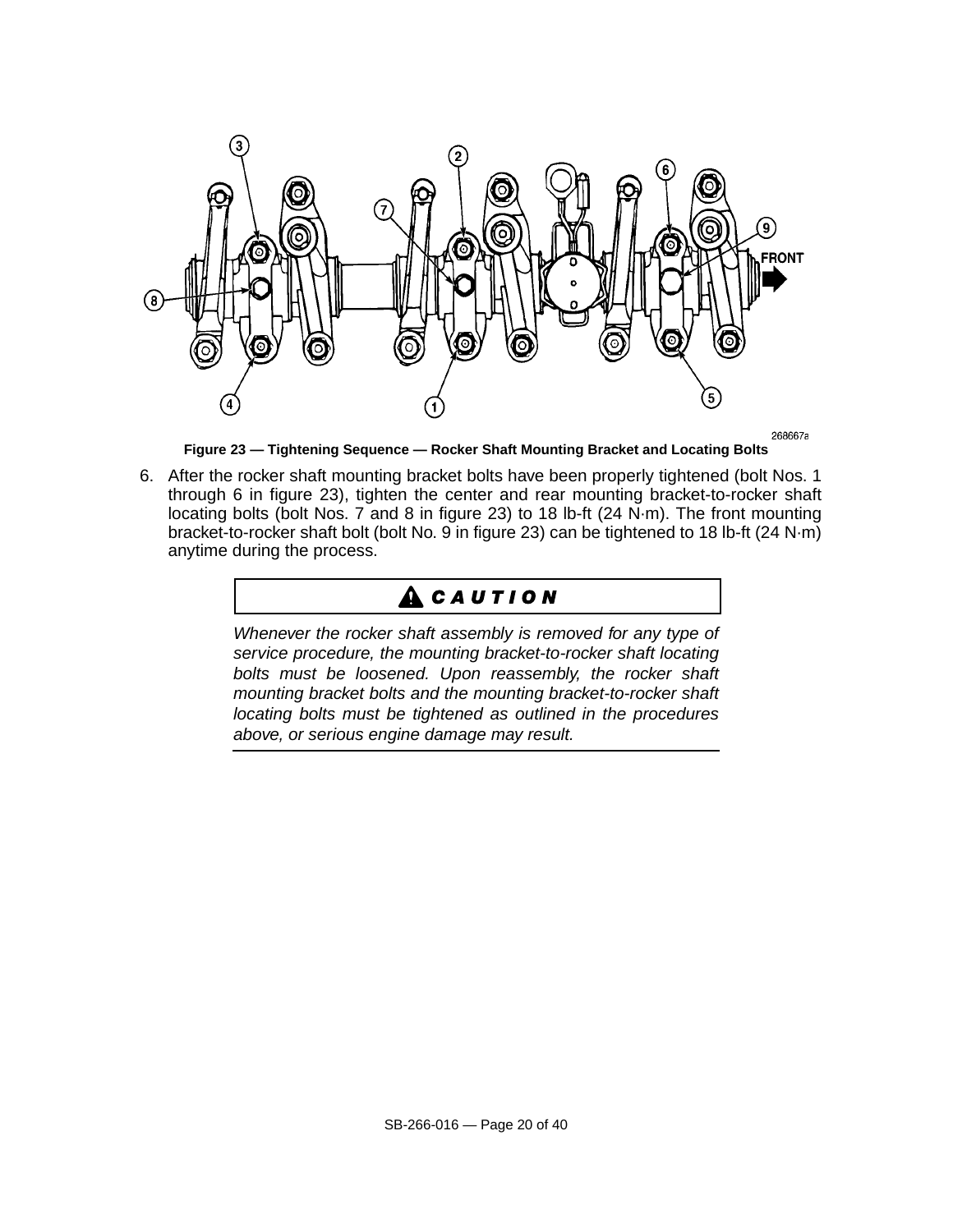After the rocker shaft assembly has been installed, route the solenoid ground wire under the rocker shaft and up through the end of the solenoid retainer clip. Secure the ground wire terminal to the cylinder head mounting bolt located directly to the right of the solenoid. This mounting bolt has a threaded hole in the center of the bolt head. Use a bolt (part No. 66AM2) and a flat washer (part No. 270AM9) to secure the ground wire.

## NOTE

While tightening the wire terminal retaining bolt, do not allow the terminal to rotate and twist the wire. Use of the flat washer will prevent this from occurring.



**Figure 24 — Engine Brake Solenoid Ground Wire Secured to Cylinder Head Bolt**

### **Valve/Engine Brake Lash Adjustment**

Valve and engine brake actuator lash specifications are as follows:

| Inlet                | Exhaust              | <b>Engine Brake Actuator</b> |
|----------------------|----------------------|------------------------------|
| $0.016''$ (0.406 mm) | $0.024''$ (0.610 mm) | $0.045''$ (1.14 mm)          |

Valve yoke balance, engine brake lash and valve lash must be adjusted in the following order:

- 1. Valve yoke balance is adjusted first.
- 2. Engine brake actuator lash is adjusted second, using the adjusting screw on the pushrod side of the rocker arm.
- 3. Valve lash is adjusted last, using the adjusting screw located over the valve yoke.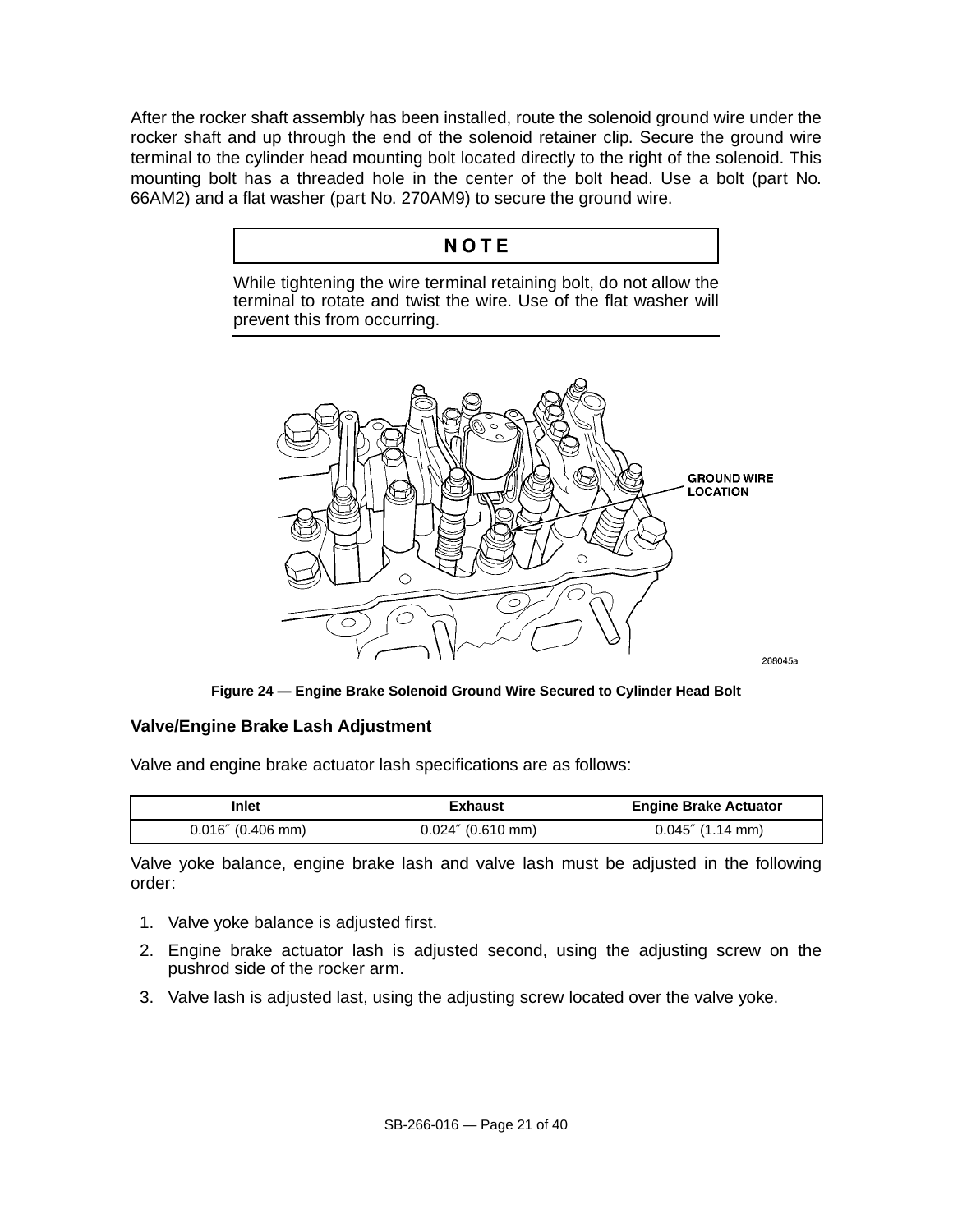Spring-loaded pushrods are used at the exhaust valve locations. In order to properly adjust the engine brake hydraulic actuator lash, the pushrod springs must be compressed. In addition to the hand tools normally used to adjust valves, a T-handle torque screwdriver (tool No. J 29919) with a 5 mm internal hex bit is required. This torque screwdriver is preset to 6 lb-in.



**Figure 25 — T-Handle Torque Screwdriver — J 29919**



Valve adjustment procedures are as follows:

Valve adjustments are made in firing order sequence (1-5-3-6-2-4) with the engine cold (coolant temperature below 100°F [38°C]), not running and with the piston at 30 degrees after top-dead-center on the compression stroke (inlet and exhaust valves closed). The flywheel is marked in 120-degree increments to indicate engine position at which the valves must be adjusted. Access the valve adjustment markings on the flywheel by removing the cover from the bottom of the flywheel housing. Tool No. J 38587, which engages the flywheel through an access hole in the flywheel housing, is recommended to rotate the engine.



**Figure 26 — Valve Adjustment Markings on Flywheel**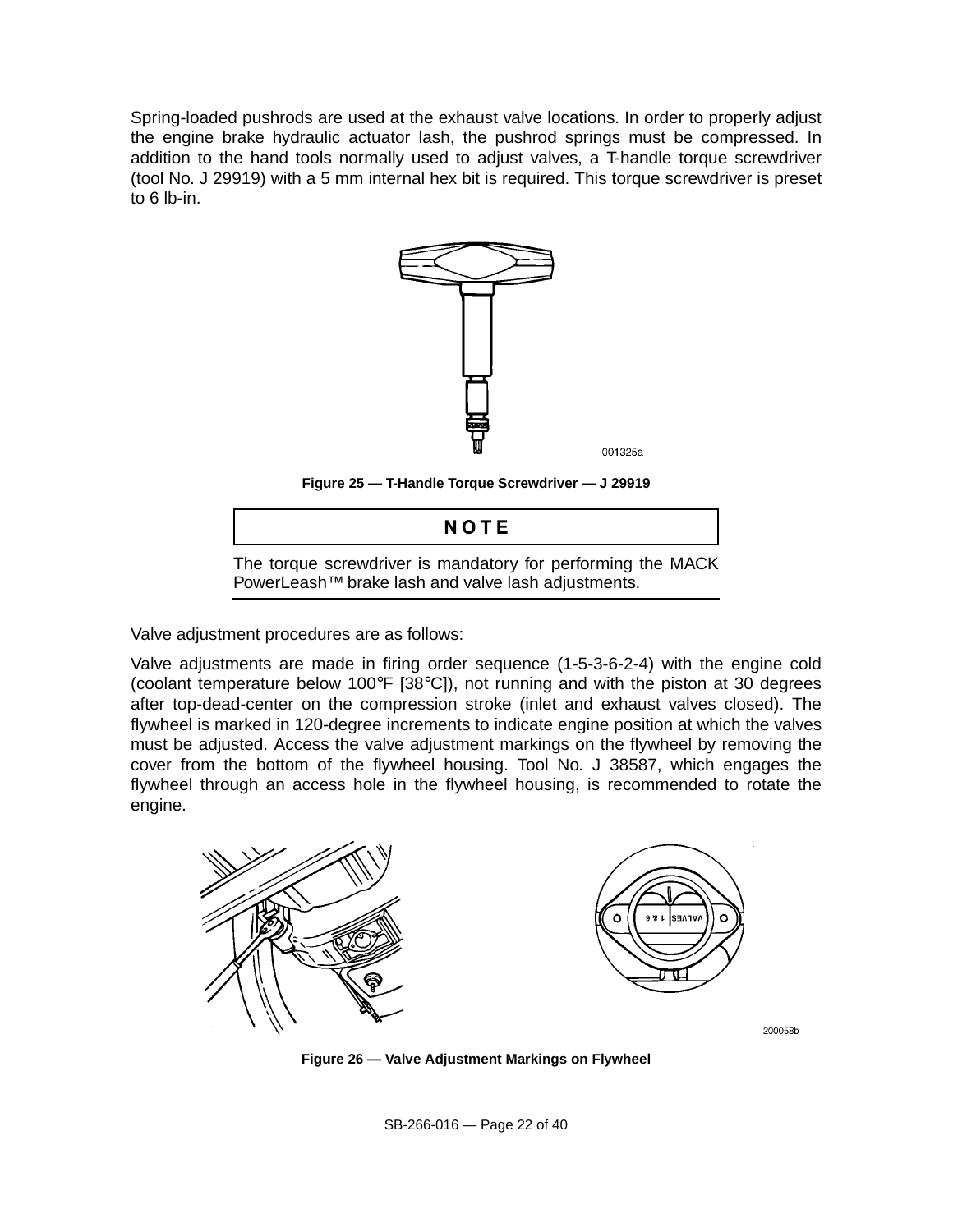Adjustments are made in three stages. The exhaust valve yoke is adjusted first (inlet valve yokes are pinless and do not have an adjusting screw), followed by the engine brake hydraulic actuator, then the exhaust and inlet valve lash. Begin the adjustment procedures at cylinder No. 1 by rotating the engine in the direction of normal rotation until the valve adjustment mark for cylinders 1 and 6 is aligned in the center of the access window.

#### **Valve Yoke Adjustment**

### NOTE

The following valve yoke adjustment procedures are performed with the rocker shaft assembled on the head, as they would be performed during a normal valve adjustment procedure at the recommended service interval. If the cylinder head has been disassembled, however, it is easier to adjust all the valve yokes prior to installing the rocker shafts. The adjustment procedure for each individual valve yoke, however, remains the same. Once adjusted, valve yokes cannot be moved to another cylinder.

1. Loosen the engine brake hydraulic actuator adjusting screw locknut (located on the pushrod end of the exhaust rocker arm) and back the adjusting screw out several turns.



**Figure 27 — Loosening Hydraulic Actuator Locknut and Backing Out Adjusting Screw**

2. Loosen the exhaust valve yoke screw locknut.



**Figure 28 — Loosening Exhaust Valve Yoke Adjusting Screw Locknut**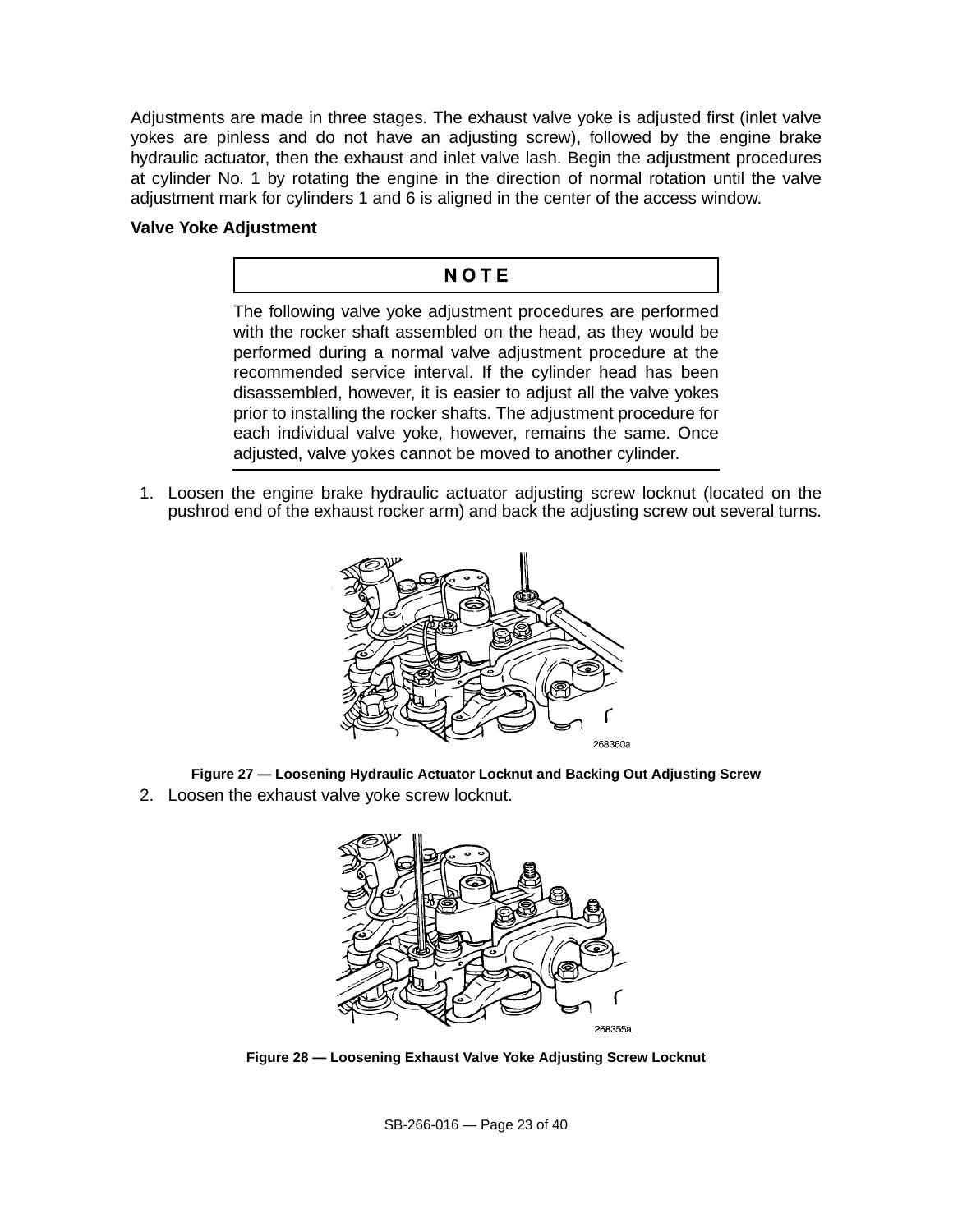3. Exert moderate force on the exhaust valve yoke by pressing on the end of the exhaust rocker arm above the yoke. Turn the yoke adjusting screw clockwise until it solidly contacts the outboard valve stem tip (a light drag should be felt on the adjusting screw).



**Figure 29 — Turning the Exhaust Valve Yoke Adjusting Screw Until it Contacts Valve Stem Tip**

4. After the adjusting screw solidly contacts the valve stem tip, turn the screw clockwise an additional 1/6 turn (60 degrees). A 1/6 turn is equal to one flat on the adjusting screw locknut.



**Figure 30 — Turning Adjusting Screw an Additional 1/6 Turn**

5. Holding the valve yoke adjusting screw in this position, tighten the adjusting screw locknut to 33 lb-ft (44 N·m).



**Figure 31 — Tightening Valve Yoke Locknut**

SB-266-016 — Page 24 of 40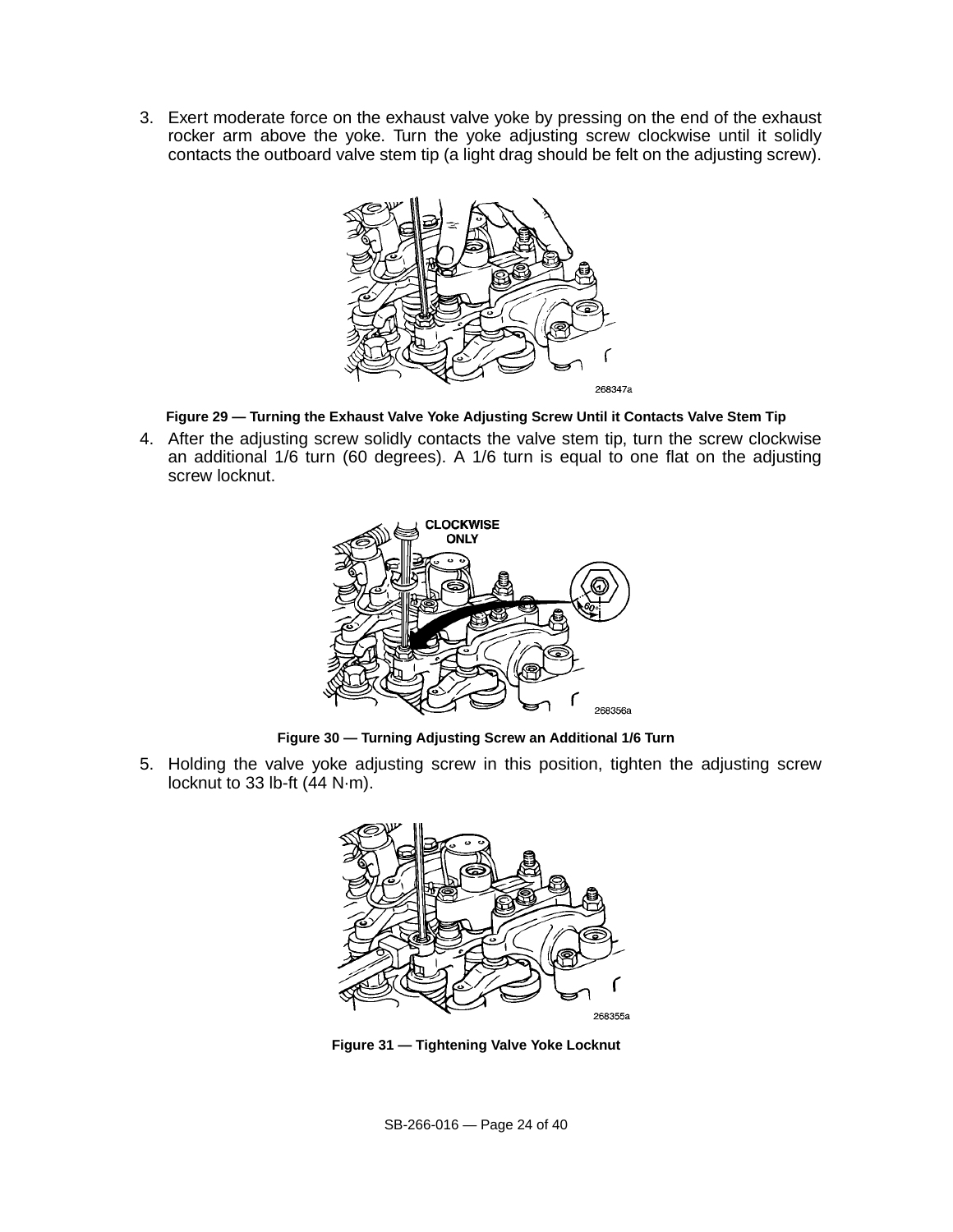6. Check the valve yoke adjustment by inserting 0.010″ (0.25 mm) thickness gauges between the inboard and outboard valve stem tips and the valve yoke. It will be necessary to pull the valve yoke up to insert the thickness gauge between the valve stem tip and the yoke.

### **NOTE**

Inserting the thickness gauges may be made easier if the gauge is inserted under the inboard portion of the valve yoke first, then under the outboard portion.





While exerting a moderate force on the rocker arm end above the yoke, check that an equal "drag" is felt on both thickness gauges. If drag is not equal, readjust the valve yoke.



**Figure 33 — Checking Valve Yoke Adjustment**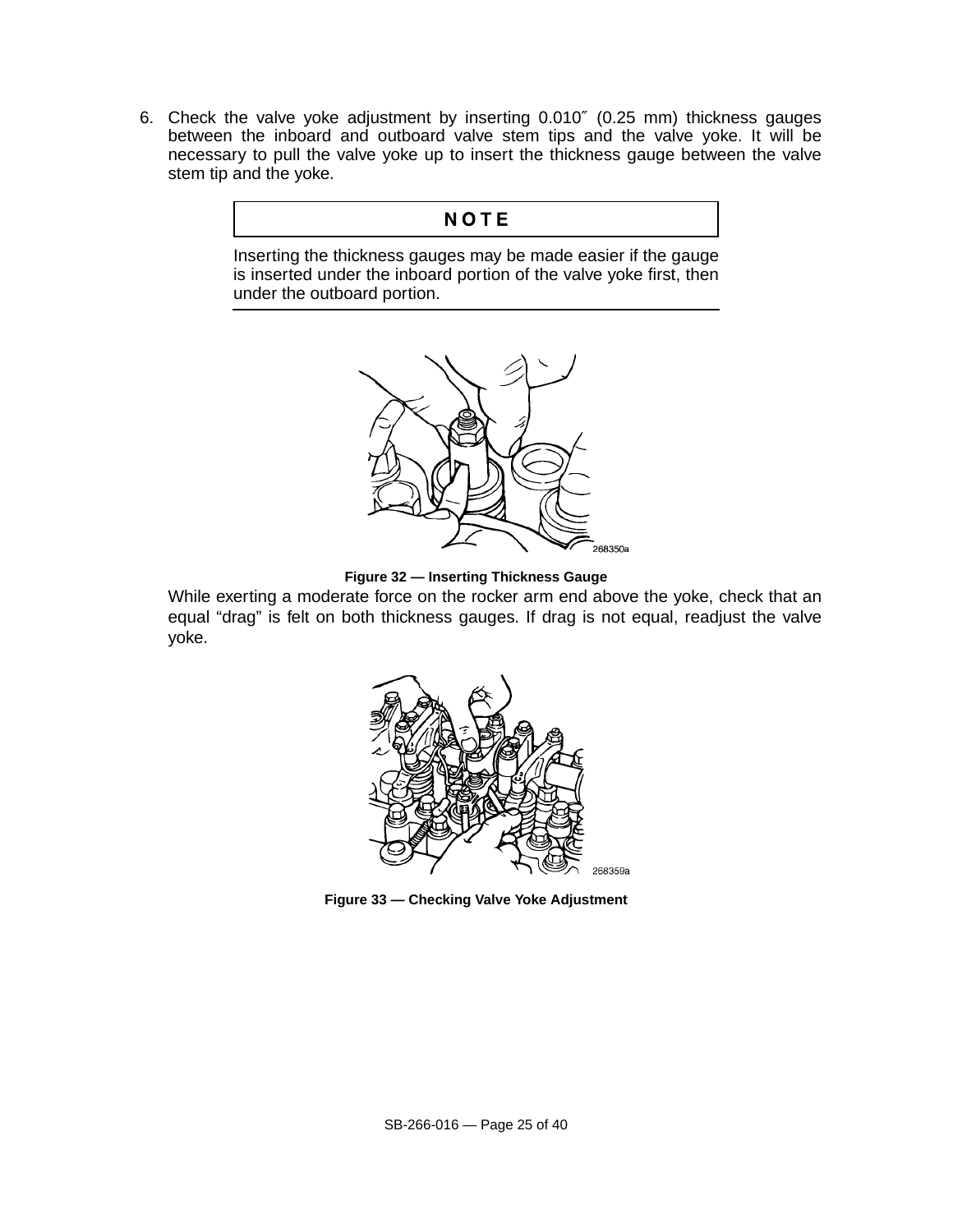#### **Engine Brake Hydraulic Actuator Adjustment**

## NOTE

It is mandatory that the T-handle torque screwdriver (tool No. J 29919) be used to adjust the MACK PowerLeash™ engine brake hydraulic actuator.

The engine brake hydraulic actuator must be adjusted prior to adjusting the exhaust valve lash.

- 1. Loosen the engine brake adjusting screw (located above the pushrod) locknut and back the adjusting screw out several turns.
- 2. Loosen the swivel-head adjusting screw locknut (located on the valve actuating side of the exhaust rocker arm) and back the adjusting screw out a couple of turns.



**Figure 34 — Loosening Swivel-Head Adjusting Screw**

3. Push down on the pushrod end of the exhaust rocker arm to fully depress the pushrod spring, then insert a 0.045" (1.14 mm) thickness gauge between the hydraulic actuator plunger and the actuator pin located above the inboard exhaust valve.



**Figure 35 — Inserting Thickness Gauge Between Brake Plunger and Actuator Pin**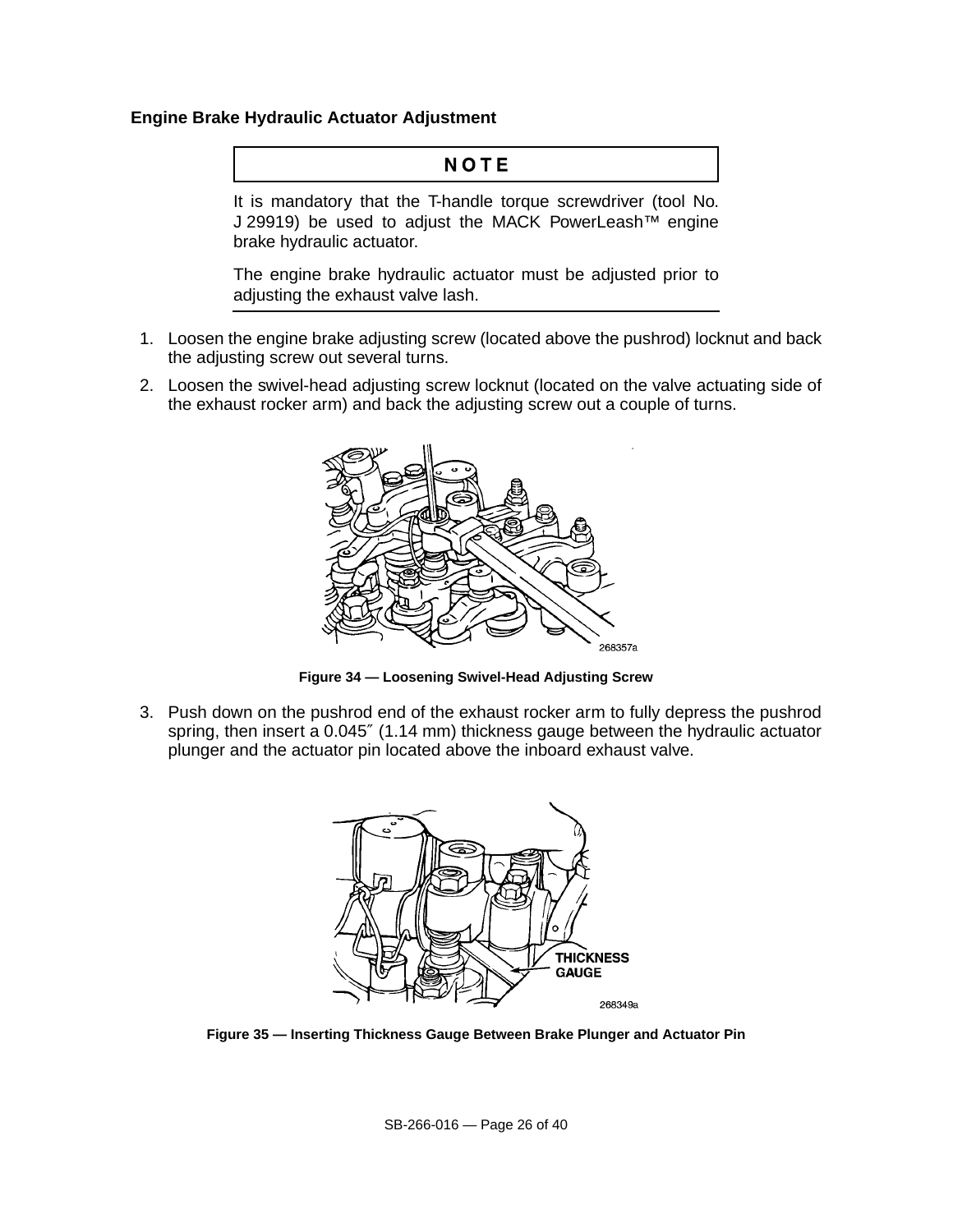## NOTE

It is recommended that a dull knife-edge be ground onto the leading edge of the 0.045″ (1.14 mm) thickness gauge to facilitate inserting it between the brake plunger and the actuator pin. Doing this will eliminate the need for backing off the adjusting screw to insert the thickness gauge. A relief is cut in the lower surface of the rocker arm to provide clearance for inserting the thickness gauge. The thickness gauge must be installed from the side of the rocker arm that faces the rear of the engine, and at the angle shown in the above illustration.

4. Using the T-handle torque screwdriver (tool No. J 29919), slowly turn the actuator adjusting screw clockwise. As the screwdriver is being turned, the pushrod spring will compress. Continue tightening the adjusting screw until the screwdriver clicks. At the point where the screwdriver clicks, the pushrod spring seats are in contact and the pushrod is solid. At that point, hydraulic actuator lash is properly set. Do not tighten the screwdriver any further.

## NOTE

The torque screwdriver may allow the adjusting screw to loosen slightly when it "clicks" at the pre-set torque. It is important to develop a "feel" for when the screwdriver click occurs and a feel for the actual setting of the lash. To develop a feel for when the screwdriver will click, slowly turn the screwdriver through the function once or twice, and for the third time, bring the screwdriver just to the point before it clicks. Also, at no time should the screwdriver be turned clockwise after the click has occurred. Always recheck the adjustment.

# NOTE

When tightening the adjusting screw, it is important to make sure that the adjusting screw jam nut is NOT bottomed against the rocker arm, and that the swivel-head adjusting screw at the nose end of the rocker arm is NOT in contact with the valve yoke.

# NOTE

If either the pushrod spring or the brake actuator plunger are not compressed, brake lash is not set correctly and the adjustment procedure must be repeated.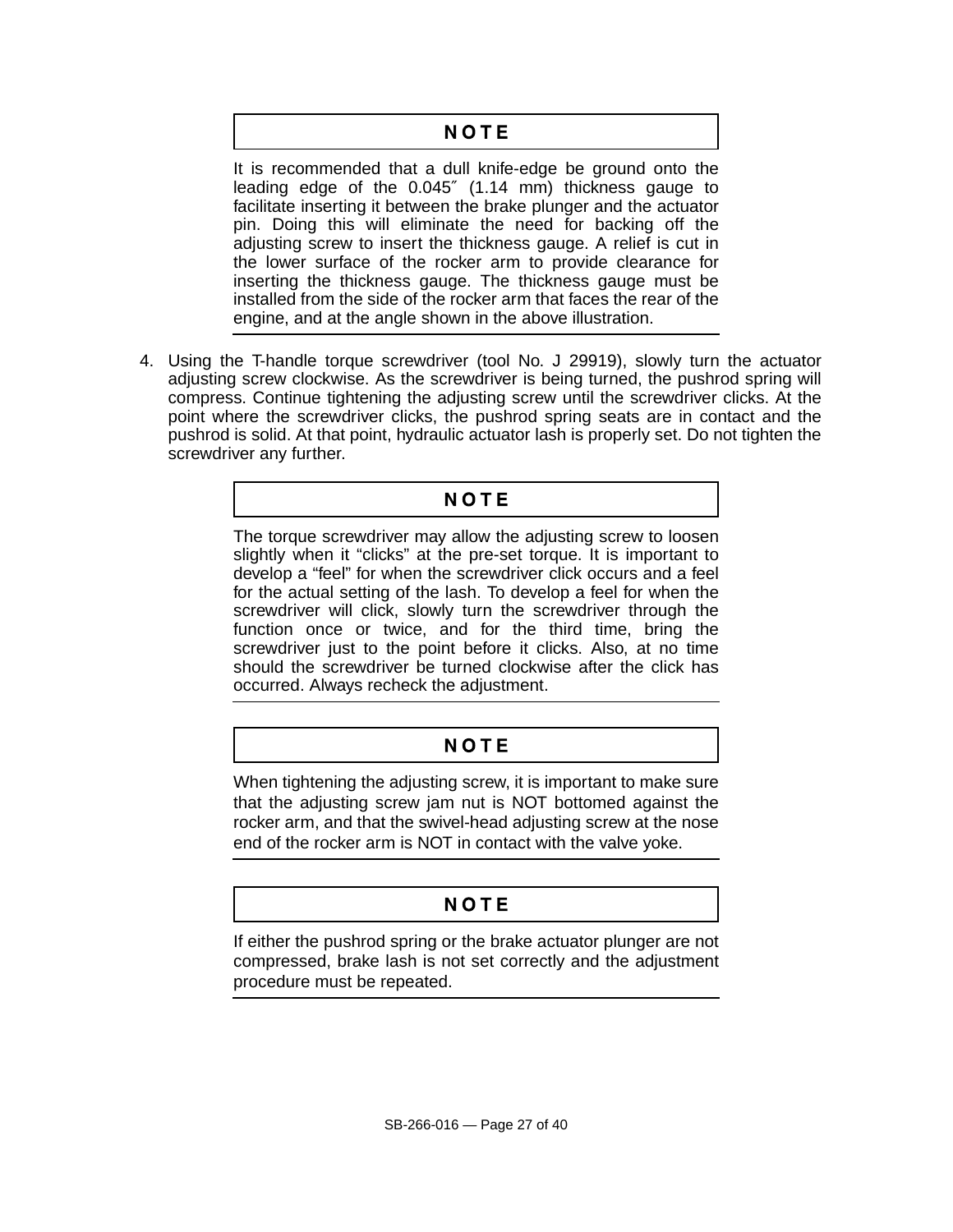

**Figure 36 — Adjusting Engine Brake Hydraulic Actuator Lash**

5. Remove the T-handle torque screwdriver, then use a hex-bit screwdriver to hold the adjusting screw in position. Use an accurately calibrated torque wrench to tighten the jam nut to 45 lb-ft  $(61 N·m)$ .



**Figure 37 — Tightening Adjusting Screw Jam Nut**

## NOTE

After completing the brake plunger lash adjustment, leave the 0.045″ (1.14 mm) thickness gauge in place. This keeps the plunger and pushrod spring compressed so that the exhaust valve lash can be adjusted.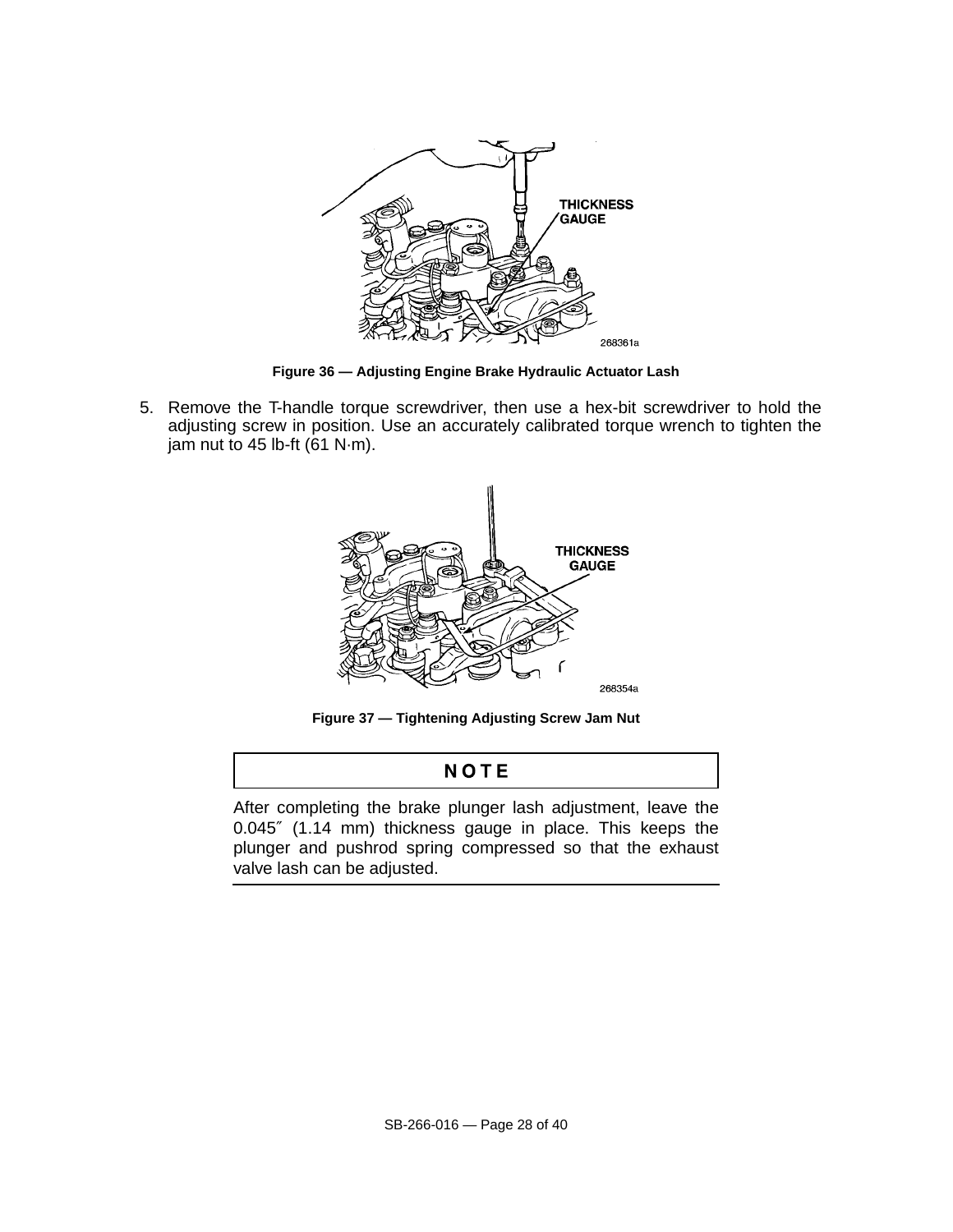### **Exhaust Valve Lash Adjustment**

1. With the 0.045″ (1.14 mm) thickness gauge in place between the valve yoke and the hydraulic actuator plunger, insert a 0.024″ (0.610 mm) thickness gauge between the adjusting screw "foot" and the valve yoke. Using a 5 mm Allen wrench, turn the adjusting screw until a light "drag" is felt on the thickness gauge.



**Figure 38 — Adjusting Exhaust Valve Lash**

2. Holding the adjusting screw in position, use an accurately calibrated torque wrench to tighten the jam nut to 45 lb-ft (61 N·m).



**Figure 39 — Tightening Swivel-Head Adjusting Screw Jam Nut**

- 3. Remove the thickness gauges from between the swivel-head adjusting screw and valve yoke, and from between the brake lash adjuster plunger and the actuating pin.
- 4. Recheck the exhaust valve lash adjustment by pressing down on the pushrod end of the exhaust rocker arm and inserting the 0.024″ (0.610 mm) thickness gauge between the swivel-head adjusting screw and the valve yoke. If the adjustment is not correct, both engine brake and exhaust valve lash must be readjusted.

### **Inlet Valve Adjustment**

Inlet valve lash is adjusted in the same manner as on non-brake engines.

After properly setting the valve yoke, engine brake, exhaust and inlet valve lash for cylinder No. 1, continue the adjustment procedures by rotating the engine in the direction of normal rotation until the valve adjustment marking for the next cylinder in firing order sequence is aligned in the center of the access window, then adjusting the valves for that cylinder.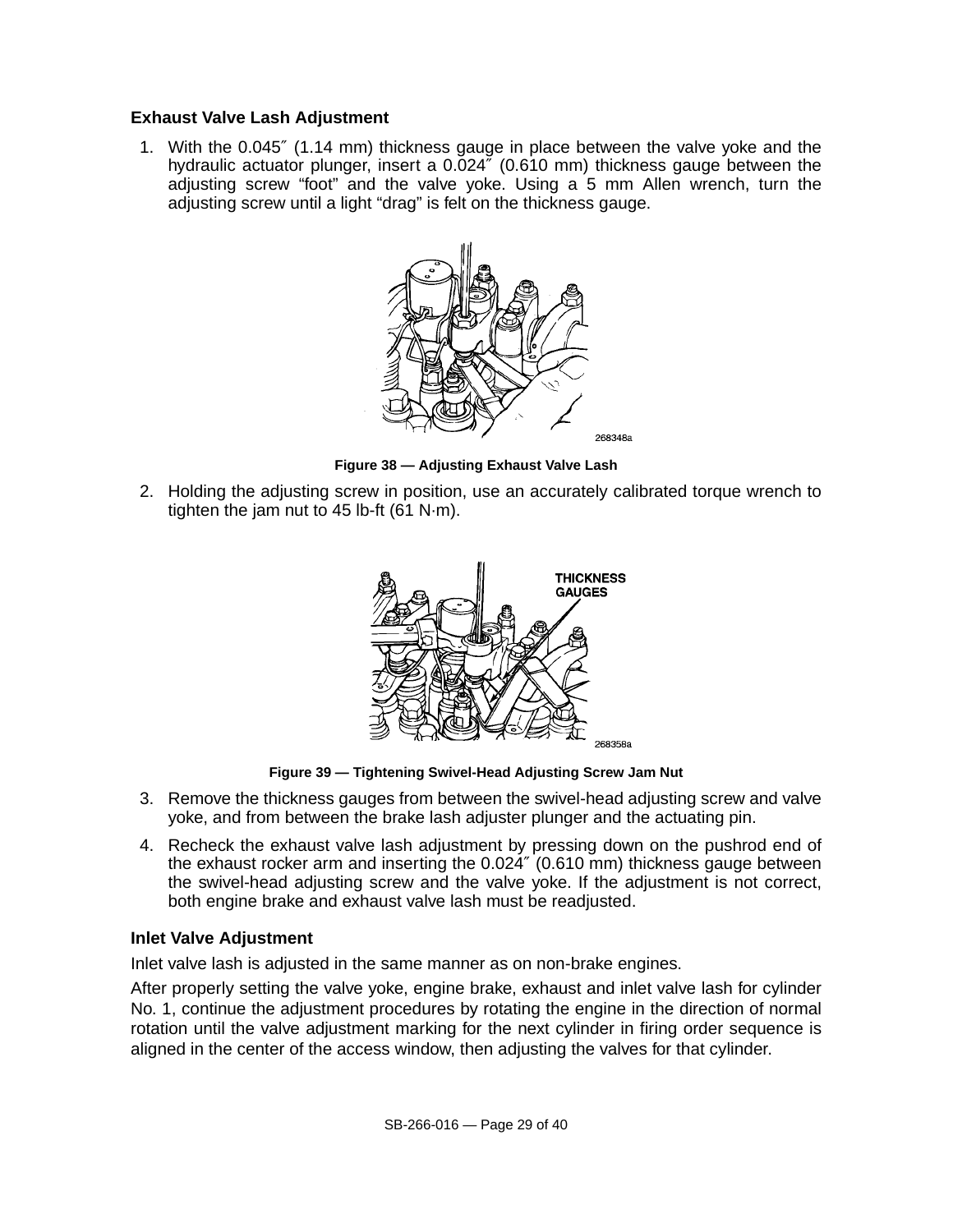### **ENGINE BRAKE TESTS**

### **Operational Tests**

Before beginning any troubleshooting procedures, attempt to determine the exact nature of the problem. Talk to the operator to pinpoint the complaint or problem. The following tests may be helpful in attempting to determine the nature of the problem.

### **Before Starting the Engine**

If there is a report of engine or engine brake noise, remove the cylinder head covers to determine the cause. Check the following items:

- 1. Check for loose or broken components.
- 2. Check and verify valve and engine brake plunger lash settings.
- 3. Check for bent pushrods. If bent pushrods are found, check for possible bent valves, and if the engine is equipped with ceramic roller lifters, check for broken ceramic rollers. Possible causes of bent valves or pushrods could be:
	- Engine overspeeding Usually several valves are affected.
	- One bent exhaust valve or pushrod at a single cylinder This indicates the possibility of incorrect valve adjustment. A bent exhaust valve can also be caused by the valve stem stuck in the guide, incorrect valve, brake or yoke adjustment, or broken or weak valve springs.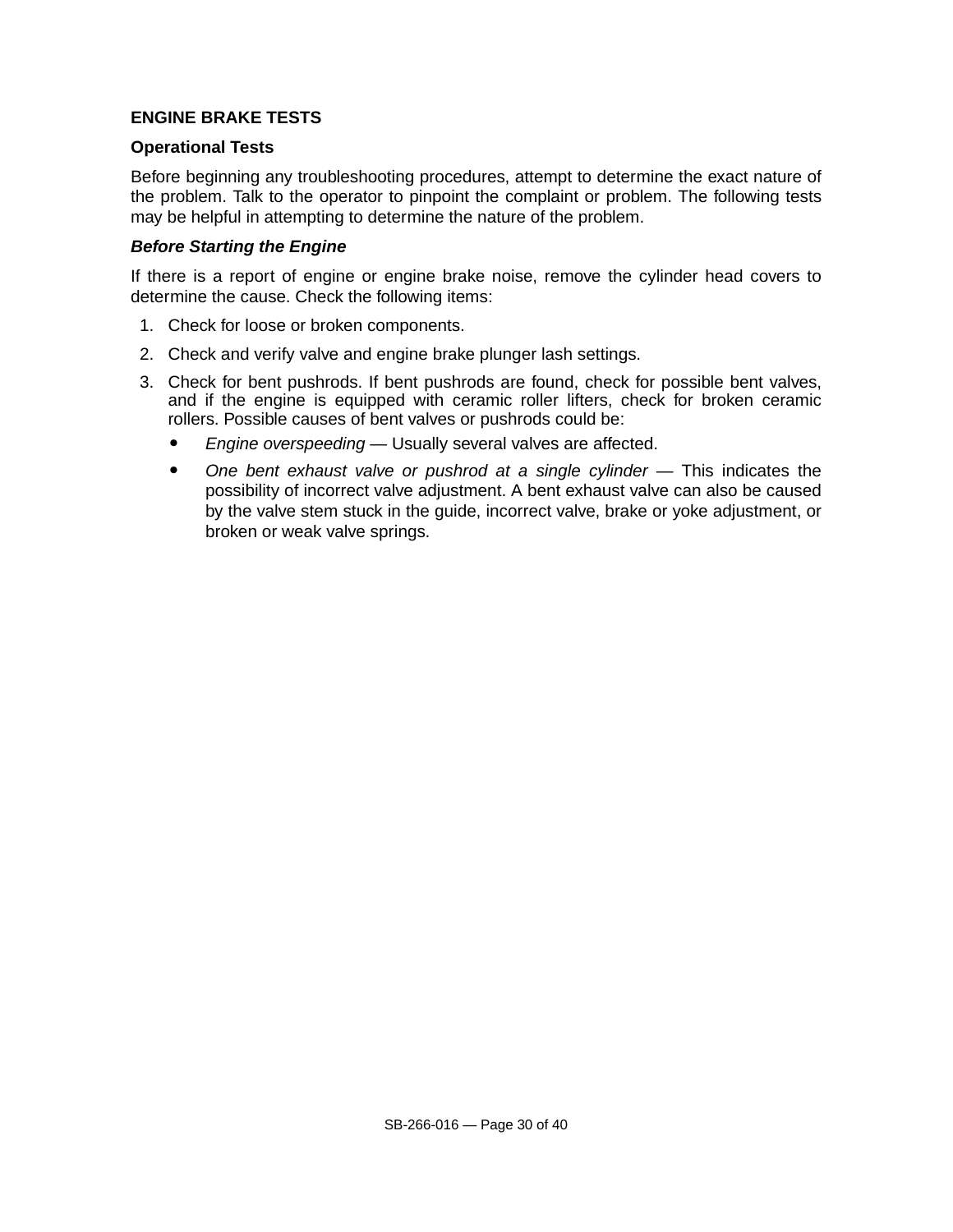### **Test Drive**

1. Test drive the vehicle and measure intake boost pressure while operating the engine brake. Refer to the following tables for boost pressure specifications depending upon engine model.

| E-TECH™ ENGINE BOOST PRESSURE SPECIFICATIONS |                             |  |  |
|----------------------------------------------|-----------------------------|--|--|
| Horsepower ranges up to 355/380              |                             |  |  |
| <b>Engine Speed (rpm)</b>                    | <b>Boost Pressure (psi)</b> |  |  |
| 2100                                         | 21                          |  |  |
| 1900                                         | 20                          |  |  |
| 1700                                         | 19                          |  |  |
| 1500                                         | 16                          |  |  |
| 1300                                         | 11                          |  |  |
| 1100                                         | $\overline{7}$              |  |  |
| Horsepower ranges 380/410 and above          |                             |  |  |
| <b>Engine Speed (rpm)</b>                    | <b>Boost Pressure (psi)</b> |  |  |
| 2100                                         | 25                          |  |  |
| 1900                                         | 25                          |  |  |
| 1700                                         | 23                          |  |  |
| 1500                                         | 18                          |  |  |
| 1300                                         | 12                          |  |  |
| 1100                                         | $\overline{7}$              |  |  |

| ASET™ AI ENGINE BOOST PRESSURE SPECIFICATIONS                        |                             |  |  |
|----------------------------------------------------------------------|-----------------------------|--|--|
| Engine Models AMI-300, AMI-300A, AMI-335, AMI-370, AI-350 and AI-400 |                             |  |  |
| <b>Engine Speed (rpm)</b>                                            | <b>Boost Pressure (psi)</b> |  |  |
| 2100                                                                 | 26                          |  |  |
| 1900                                                                 | 24                          |  |  |
| 1700                                                                 | 20                          |  |  |
| 1500                                                                 | 15                          |  |  |
| 1300                                                                 | 9                           |  |  |
| 1100                                                                 | 6                           |  |  |
| Engine Models Al-427 and Al-460E                                     |                             |  |  |
| <b>Engine Speed (rpm)</b>                                            | <b>Boost Pressure (psi)</b> |  |  |
| 2100                                                                 | 21                          |  |  |
| 1900                                                                 | 20                          |  |  |
| 1700                                                                 | 17                          |  |  |
| 1500                                                                 | 14                          |  |  |
| 1300                                                                 | 8                           |  |  |
| 1100                                                                 | 5                           |  |  |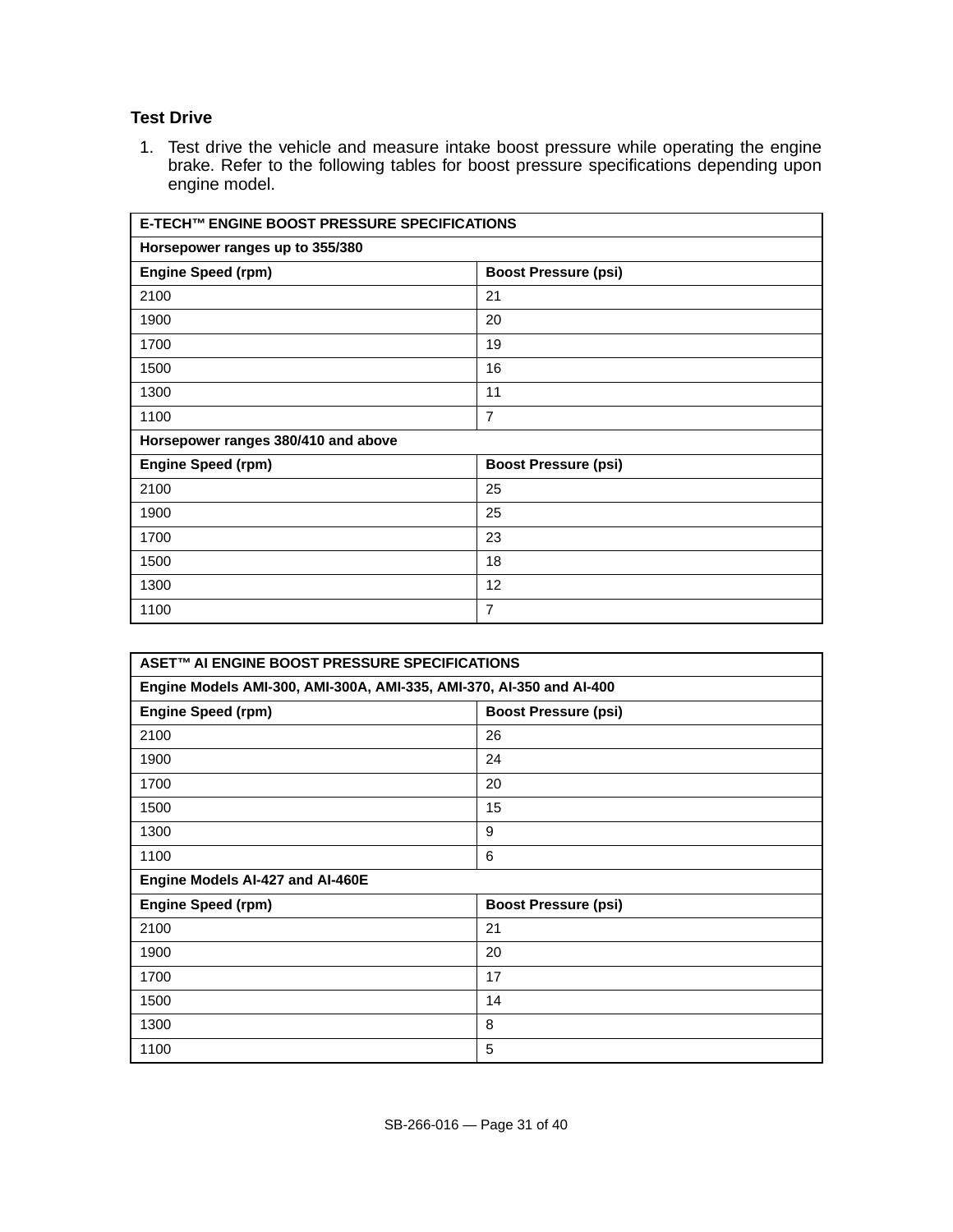| ASET™ AC ENGINE BOOST PRESSURE SPECIFICATIONS            |    |  |  |
|----------------------------------------------------------|----|--|--|
| <b>All Horsepower Ranges</b>                             |    |  |  |
| <b>Engine Speed (rpm)</b><br><b>Boost Pressure (psi)</b> |    |  |  |
| 2100                                                     | 27 |  |  |
| 1900                                                     | 27 |  |  |
| 1700                                                     | 25 |  |  |
| 1500                                                     | 19 |  |  |
| 1300                                                     | 11 |  |  |
| 1100                                                     | 6  |  |  |

## **NOTE**

If the vehicle does not have a boost pressure gauge, one must be installed. A pipe plug is provided in the inlet manifold for this purpose. Slightly lower boost pressures than those listed above may be normal at higher altitudes.

It is best to conduct this test with a loaded vehicle, engine at maximum rated RPM and the engine brake ON. Downhill operation is desirable to stabilize engine RPM.

- 2. Record the maximum boost pressure with the engine brake switch in the HIGH position.
- 3. Record the boost pressure with the engine brake switch in the LOW position.
- 4. Disconnect the wire lead from the LOW position terminal of the engine brake switch and rerun the test with the switch in the HIGH position. Record the results.

### NOTE

The individual boost pressure readings should be approximately the same as recorded in steps 3 and 4 above.

5. Compare the maximum boost pressure with the values given in the previous Boost Pressure table. A low boost pressure reading indicates a possible problem. Readings at sea level should be within 3 psi of the values shown (at higher altitudes, slightly lower boost pressure readings are normal).

### **General Inspection and Adjustment Verification**

1. Inspect for missing or loose mounting bracket-to-rocker shaft bolts. The front rocker shaft mounting bracket is an interference-fit on the rocker shaft, and the front mounting bracket-to-shaft locating screw is the same screw as is used in all E7, E-Tech™ and ASET™ rocker shaft assemblies. The mounting bracket locating screw hole is threaded, and the screw has an un-threaded tip that goes into a positioning hole in the rocker shaft. The positioning hole in the shaft does not intersect with any oil passages in the shaft.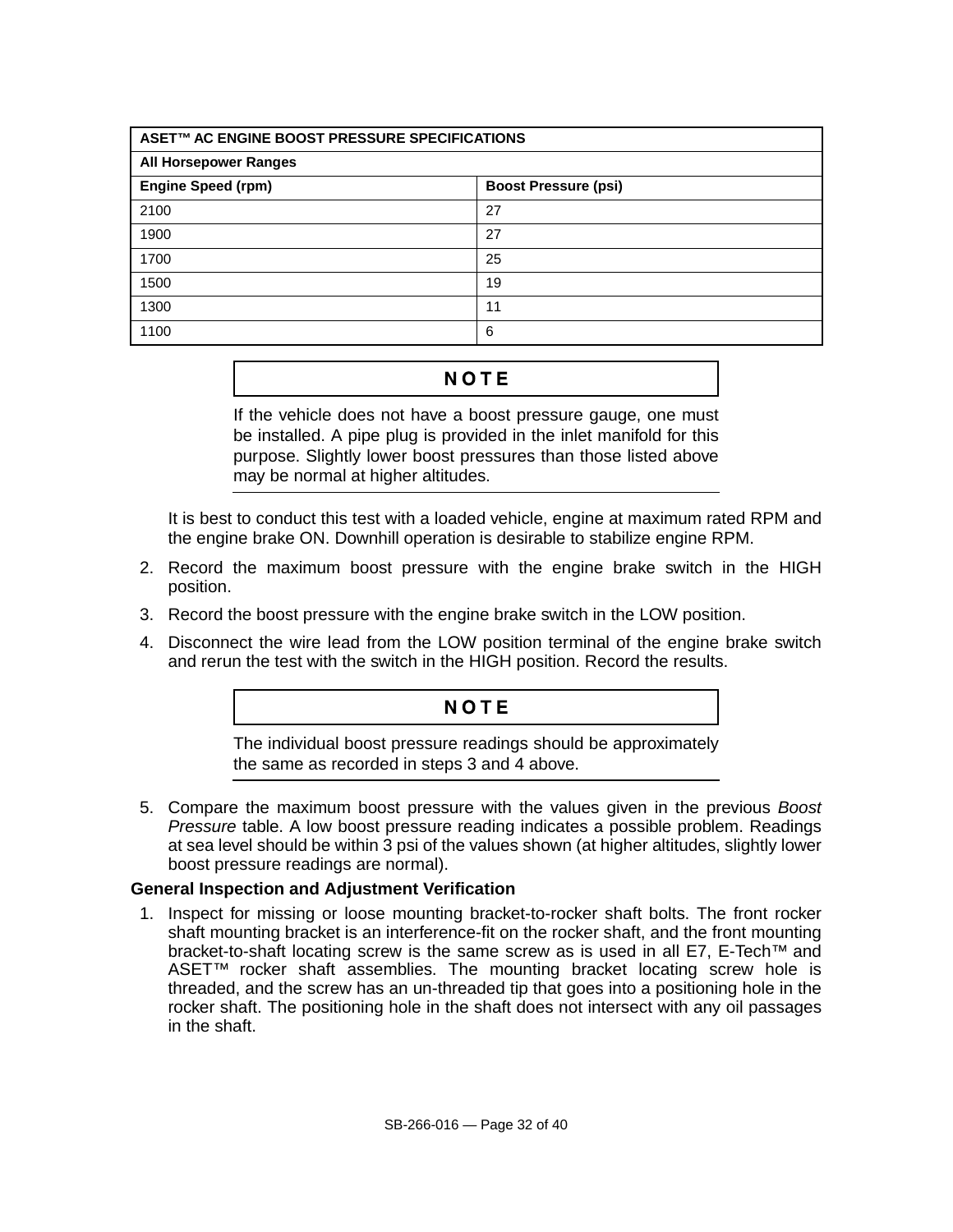The center and rear rocker shaft mounting brackets are a slip-fit on the shaft, and are retained on the shaft by the mounting bracket-to-shaft retaining bolts. The mounting bracket bolt holes are not threaded. The retaining bolts thread into tapped holes in the top of the shaft. The tapped holes in the shaft intersect with the "control" oil gallery inside the shaft. If the center or rear rocker shaft mounting bracket retaining bolts are loose or missing, a loss of control oil pressure and loss of brake function will occur.

- 2. Visually inspect the rocker shaft, exhaust rocker arms, hydraulic actuators, solenoid valve, etc., for obvious signs of damage or missing components. Repair or replace as necessary.
- 3. Check hydraulic actuator lash. Lash should be 0.045″ (1.14 mm). Refer to the "Valve Adjustment" section.
- 4. Check solenoid operation. The solenoid used with the MACK PowerLeash<sup>™</sup> engine brake has a 0.200″ diameter hole in the top that provides a means of troubleshooting solenoid operation. To check solenoid operation, insert a pin (having a diameter less than 0.200″) into the hole, then activate the engine brake. The pin should rise approximately 0.100″ (2.54 mm) when the solenoid turns ON.

### **NOTE**

An actuator pin from a J-Tech<sup>™</sup> actuating pin adjusting screw (screw assembly part No. 421GC41M, AM, BM or CM) works well for this test.

### **Determine Minimum Engine Oil Pressure for Engine Brake Operation**

Minimum oil pressures for proper MACK PowerLeash™ engine brake operation are as follows:

### NOTE

When determining minimum oil pressure, the oil temperature must be at least 200°F (93°C) when the test is performed. The pressure reading from the dashboard oil pressure gauge is sufficient.

| Engine Speed (rpm) | Minimum Oil Pressure (psi) (Main Gallery)           |
|--------------------|-----------------------------------------------------|
| 2100               | 35 psi at 200 $\degree$ F (93 $\degree$ C) or above |
| 1100               | 25 psi at 200 $\degree$ F (93 $\degree$ C) or above |

#### **Inspection of Engine Brake Hydraulic Actuator**

If oil pressure to the rocker shaft is not sufficient for engine brake operation, inspect the oil supply screen in the bottom of the front rocker shaft mounting bracket for debris, and clean or replace as necessary.

If oil pressure at the rocker shafts is sufficient for engine brake operation, then inspect the engine brake hydraulic actuator components for wear or damage.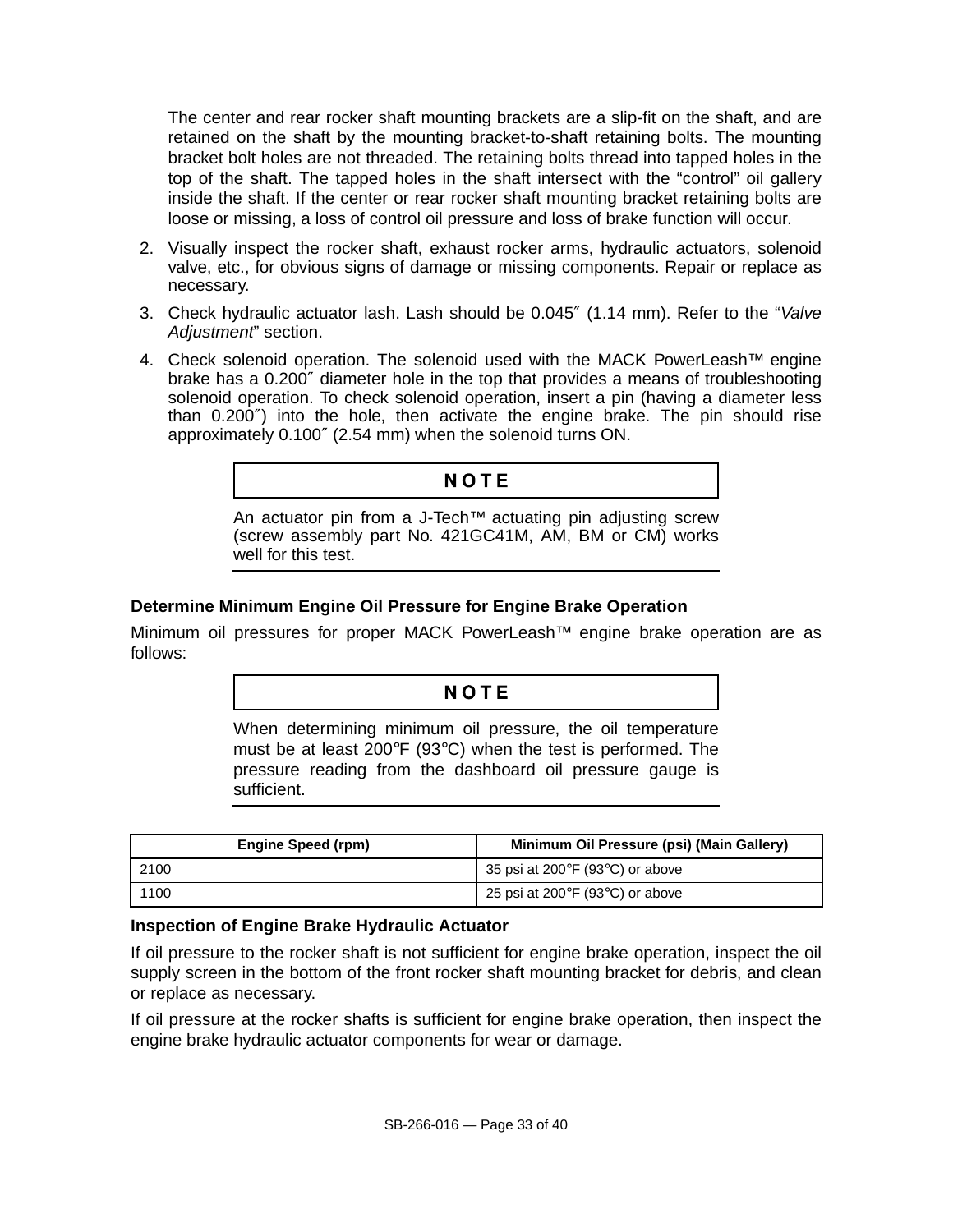- 1. Remove the retaining ring that retains the control piston cap in place on the top of the actuator. Remove and inspect the control piston spring. Free length of the spring should be 0.955″ (24.3 mm). If the spring is broken or free length is not within specifications, replace the spring (part No. 579GC38).
- 2. Check the control piston for freedom of movement in the actuator bore. The control piston must move freely. If the piston binds or sticks, or if there are burrs on the piston or in the bore, or if there is evidence of scuffing, replace the piston. Check the pintle on the end of the piston and replace if broken or showing evidence of wear.



**Figure 40 — Check Control Piston Spring Free-Length and Piston Pintle Wear**

3. Verify check valve function by inserting a small screwdriver, drift pin or similar type of tool into the control piston bore and pushing on the check valve ball. There should be spring tension against the check ball, and ball travel should be approximately 3/16″ (4.763 mm). If the check ball does not move down freely, and if spring tension does not return the check ball to its seat, replace the rocker arm assembly (part No. 44GB486M).



**Figure 41 — Verifying Check Valve Function**

SB-266-016 — Page 34 of 40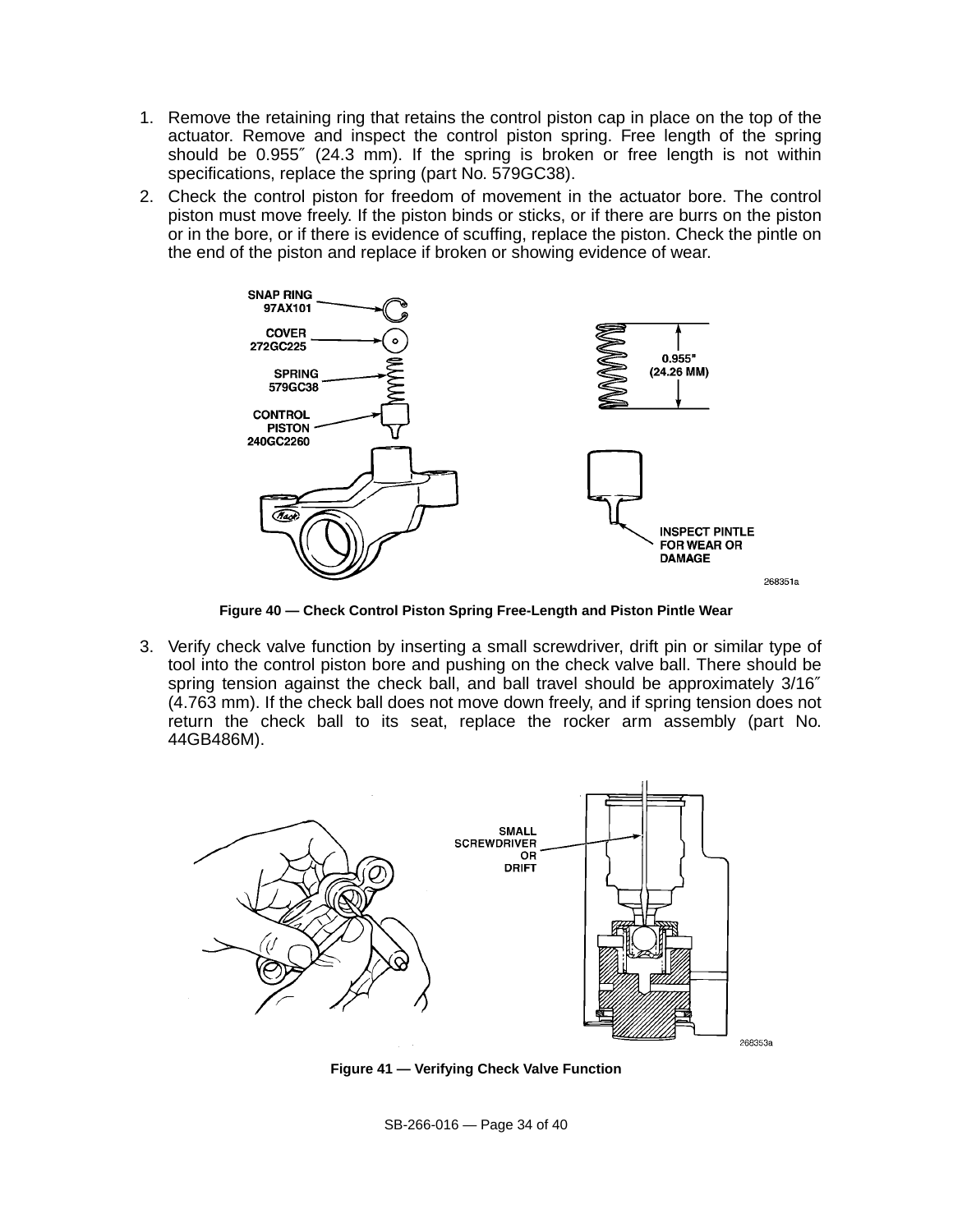# NOTE

The check valve is not replaceable. Any problems found with the check valve require that the complete rocker arm assembly be replaced.

- 4. If the check valve, control piston and control piston spring are OK, remove the rocker arm and check the hydraulic actuator plunger as follows:
	- a. Make sure the plunger retaining ring is in place.
	- b. Spring tension holds the plunger down against the retaining ring. Check for a broken spring by making sure the plunger is seated against the retaining ring.
	- c. Push the plunger to make sure it moves freely in the bore and that spring tension seats the plunger against the retaining ring. If the plunger sticks or binds in the bore, or if spring tension does not keep the plunger seated against the retaining ring, replace the rocker arm.



**Figure 42 — Check Plunger Movement and Plunger Spring Tension**

## NOTE

The plunger is not serviceable. Any problems found with the plunger or plunger spring require that the complete rocker arm assembly be replaced. **DO NOT** attempt to remove any components from the rocker arm with the exception of those components shown in figure 40.

5. Check the valve actuating pin located in the valve yoke, to ensure that the pin is not damaged. The pin should not stick in the yoke at any point in its travel. There should be no signs of "mushrooming" or other damage where the plunger contacts the head of the actuating pin.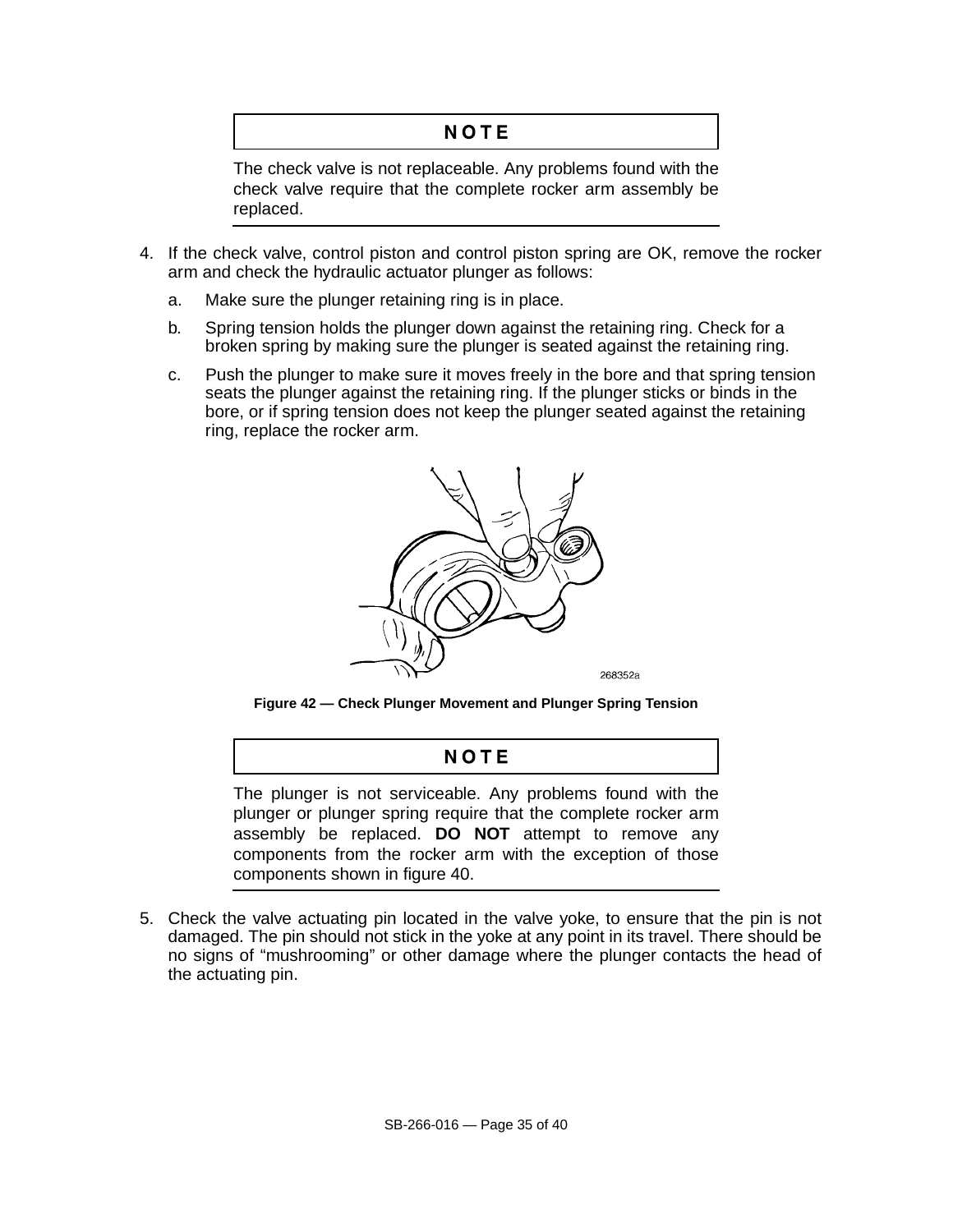### **Final Tests**

1. After installing the rocker assemblies and adjusting exhaust valve and engine brake lash, start the engine and run at an idle for several minutes.

### NOTE

The engine brake requires a minimum oil pressure of 25 psi. When troubleshooting engine brake operation, it is desirable to do any test procedures with the engine operating at an idle. Make sure engine oil pressure at idle is sufficient to support the engine brake minimum oil pressure requirement. If engine oil pressure is not sufficient at idle, increase engine speed until the minimum oil pressure requirement is obtained.

2. Check for oil leaks at the oil supply screen and solenoid valve. If leakage is noticed, shut the engine down and repair the leaks.

### NOTE

Some leakage will be seen at the hydraulic actuator plunger and the control piston cap. This leakage is normal. Excessive leakage, however, must be investigated (refer to the "Troubleshooting Guide").

- 3. After these final inspections and necessary repairs, install the cylinder head covers.
- 4. Test drive the vehicle to verify any problems have been corrected.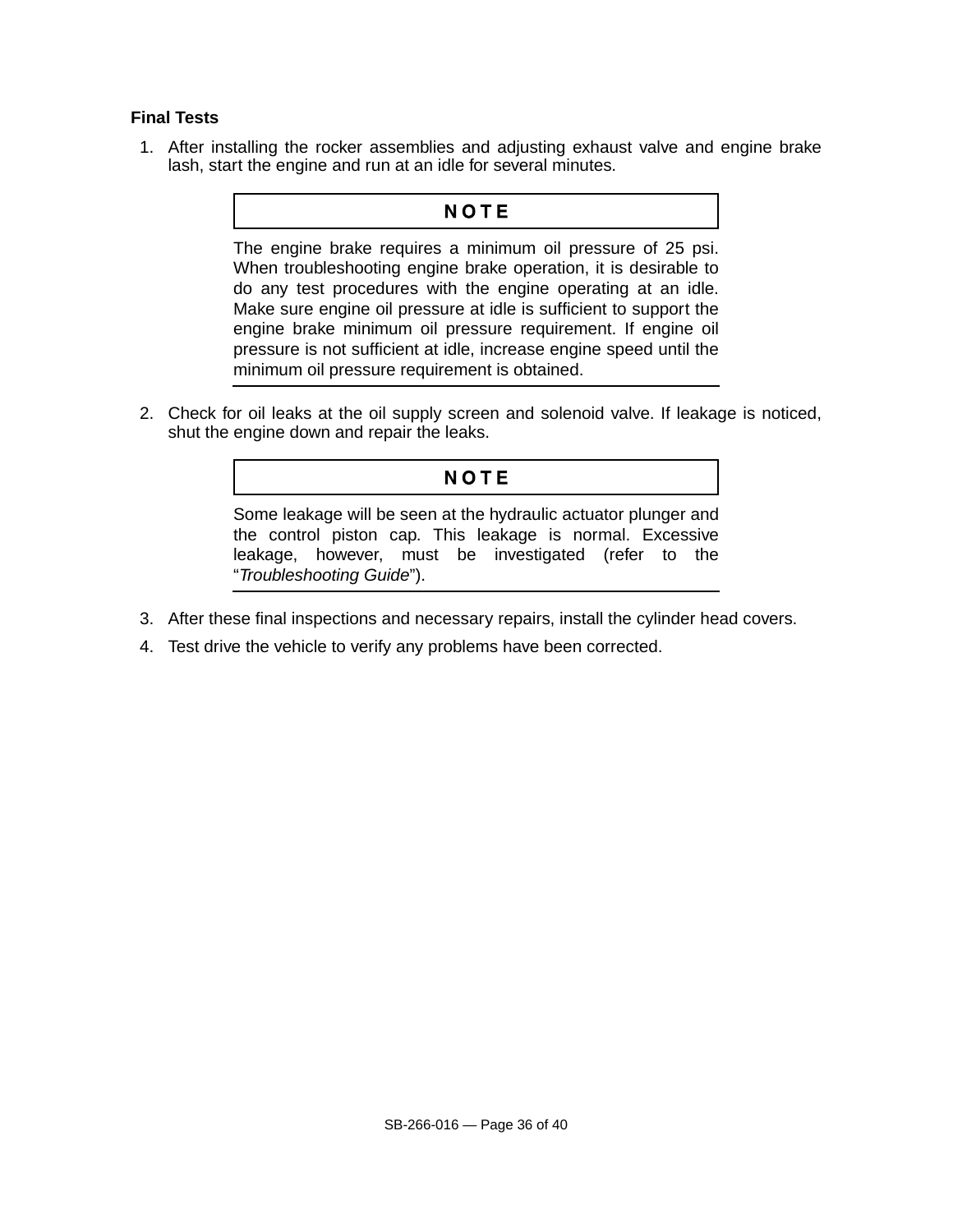### **Troubleshooting**

## NOTE

The MACK PowerLeash™ engine brake is designed so that individual rocker arms can easily be removed and replaced simply by removing the rear and/or center slip-fit rocker shaft mounting brackets. A complete rocker shaft assembly should never be used to repair a failed rocker arm(s).

| <b>ENGINE DOES NOT START</b>                                                                                                                                   |                                                                                                                                                                                               |  |  |  |
|----------------------------------------------------------------------------------------------------------------------------------------------------------------|-----------------------------------------------------------------------------------------------------------------------------------------------------------------------------------------------|--|--|--|
| <b>Possible Causes</b>                                                                                                                                         | <b>Corrections</b>                                                                                                                                                                            |  |  |  |
| 1. Solenoid stuck in ON position which would<br>allow oil flow to the hydraulic actuator and open<br>the exhaust valves on the affected head.                  | 1. Ensure that electrical current at the engine<br>brake solenoid is "off" (current low).<br>If the solenoid is "stuck" open with low current<br>applied, replace the solenoid.               |  |  |  |
| Solenoid valve lower O-ring damaged or<br>missing which could allow oil flow to the<br>hydraulic actuator and open the exhaust valves<br>on the affected head. | 2. Remove solenoid valve from rocker shaft and<br>inspect lower O-ring. Replace if damaged or<br>missing.                                                                                     |  |  |  |
| <b>NOTE</b>                                                                                                                                                    |                                                                                                                                                                                               |  |  |  |
| during an engine braking event.                                                                                                                                | A constant 12 volts is supplied to the engine brake solenoid at<br>a low current. A "pull-down" resistor (internal to the EECU)<br>increases current to the solenoid to energize the solenoid |  |  |  |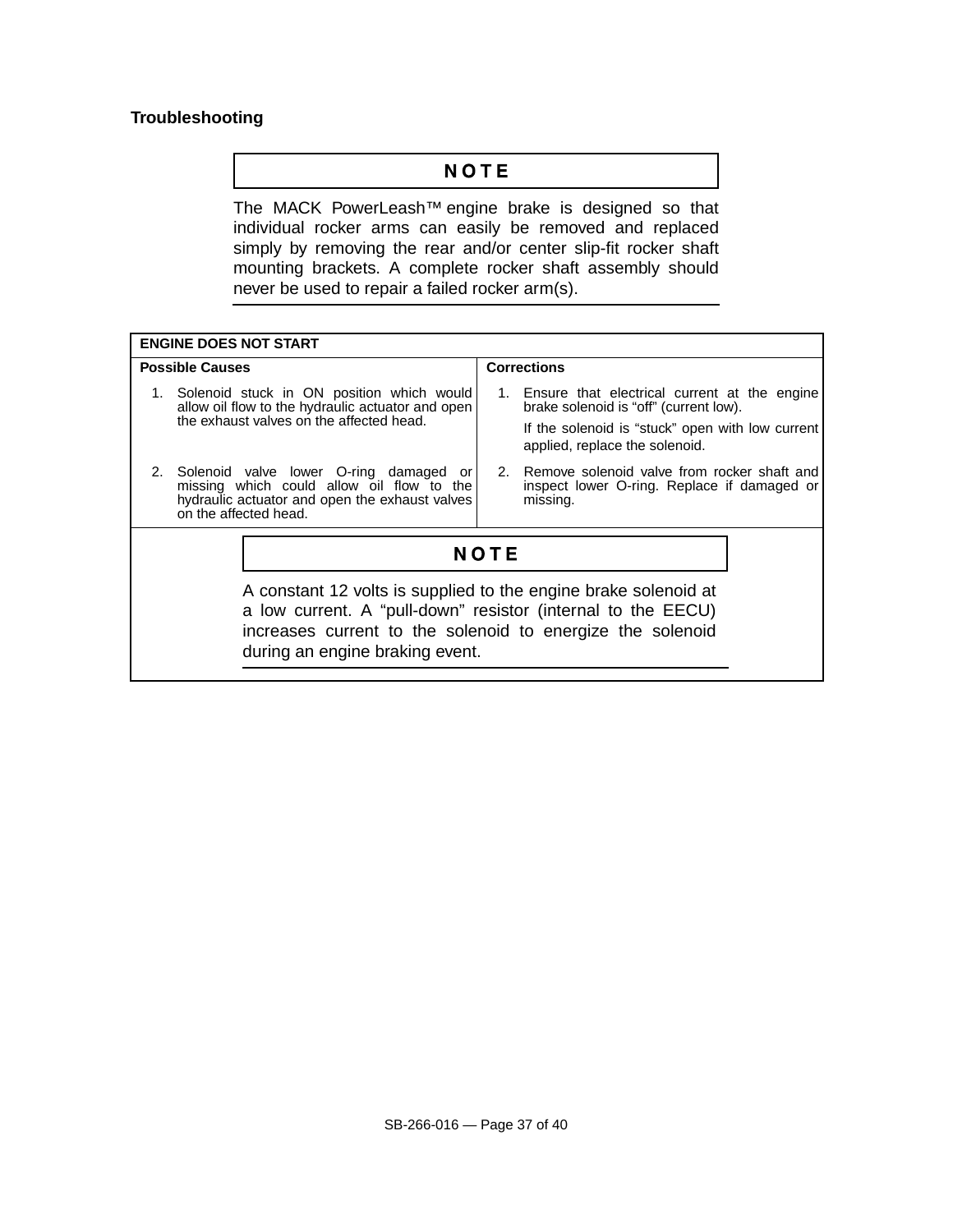| <b>ENGINE BRAKE WILL NOT OPERATE</b> |                                                                                                                                         |    |                                                                                                                                                                                                                                                                                                                                                                               |  |  |
|--------------------------------------|-----------------------------------------------------------------------------------------------------------------------------------------|----|-------------------------------------------------------------------------------------------------------------------------------------------------------------------------------------------------------------------------------------------------------------------------------------------------------------------------------------------------------------------------------|--|--|
| <b>Possible Causes</b>               |                                                                                                                                         |    | <b>Corrections</b>                                                                                                                                                                                                                                                                                                                                                            |  |  |
|                                      | 1. Blown fuse, open electrical circuit.                                                                                                 |    | 1. If 12 volts is not present at the engine brake<br>solenoid, check for an "open" in the circuit.<br>Replace any broken, chafed or brittle wires.<br>Check the solenoid leads (both ground and<br>power) for signs of shorts and replace as<br>required. Check fuse and replace as necessary.                                                                                |  |  |
| 2.                                   | Dashboard control switch or clutch switch<br>defective or out of adjustment (clutch switch<br>only).                                    |    | 2. Use a multi-meter to test for voltage at switches.<br>Disconnect switches and test switch function by<br>checking continuity in the various switch<br>positions. Replace as required. Check and<br>adjust clutch switch as required.                                                                                                                                       |  |  |
| 3.                                   | Mounting bracket-to-rocker shaft mounting<br>screws loose or missing.                                                                   | 3. | Inspect for missing or loose mounting bracket-<br>to-rocker shaft screws. Repair as required.                                                                                                                                                                                                                                                                                 |  |  |
| 4.                                   | Blocked oil supply screen at the bottom of the<br>front rocker shaft mounting brackets (rocker<br>shaft mounting bracket Nos. 1 and 4). |    | 4. Remove rocker shaft assemblies and clean oil<br>supply screens.                                                                                                                                                                                                                                                                                                            |  |  |
| 5.                                   | Brake lash not adjusted properly.                                                                                                       | 5. | The MACK PowerLeash <sup>™</sup> engine brake is very<br>sensitive to adjustment. Incorrect adjustment<br>may hold the valve open during positive power,<br>leading to engine failure, or may cause the<br>engine brake to work poorly or not at all.<br>Confirm that the engine brake hydraulic<br>actuator is properly adjusted to specifications<br>$(0.045''$ [1.14 mm]). |  |  |
| 6.                                   | Engine oil pressure low.                                                                                                                | 6. | The MACK PowerLeash <sup>™</sup> engine<br>brake<br>requires 25 psi (172.4 kpa) at 1100 rpm to<br>operate. Check oil pressure registered on the<br>dashboard gauge. If low, determine the cause.                                                                                                                                                                              |  |  |

| <b>Corrections</b><br><b>Possible Causes</b><br>Solenoid lower O-ring damaged or missing.<br>Remove the solenoid and inspect lower O-ring<br>1.<br>for damage. Replace as required.<br>Solenoid not fully seated in rocker shaft bore.<br>2. Remove the solenoid, inspect and replace the<br>O-rings as required. Reinstall the solenoid to its<br>full seated position before snapping the<br>retaining spring clips in place. The clips must<br>require a moderate force to snap them around<br>the rocker shaft and must provide enough<br>spring tension to prevent any free-movement of<br>the solenoid or spring clips. If spring clip tension<br>cannot be maintained, replace the clips.<br>Engine brake system wired improperly.<br>Compare engine brake wiring with chassis<br>3.<br>З.<br>wiring diagram. Correct wiring as required.<br><b>CAUTION</b><br>The solenoid must be fully seated by significant hand pressure.<br>The retaining clips will not seat a solenoid that has not already<br>been fully seated. | <b>ENGINE BRAKE ACTIVATES WITH DASHBOARD SWITCH TURNED OFF</b> |  |  |  |  |
|----------------------------------------------------------------------------------------------------------------------------------------------------------------------------------------------------------------------------------------------------------------------------------------------------------------------------------------------------------------------------------------------------------------------------------------------------------------------------------------------------------------------------------------------------------------------------------------------------------------------------------------------------------------------------------------------------------------------------------------------------------------------------------------------------------------------------------------------------------------------------------------------------------------------------------------------------------------------------------------------------------------------------------|----------------------------------------------------------------|--|--|--|--|
|                                                                                                                                                                                                                                                                                                                                                                                                                                                                                                                                                                                                                                                                                                                                                                                                                                                                                                                                                                                                                                  |                                                                |  |  |  |  |
|                                                                                                                                                                                                                                                                                                                                                                                                                                                                                                                                                                                                                                                                                                                                                                                                                                                                                                                                                                                                                                  |                                                                |  |  |  |  |
|                                                                                                                                                                                                                                                                                                                                                                                                                                                                                                                                                                                                                                                                                                                                                                                                                                                                                                                                                                                                                                  |                                                                |  |  |  |  |
|                                                                                                                                                                                                                                                                                                                                                                                                                                                                                                                                                                                                                                                                                                                                                                                                                                                                                                                                                                                                                                  |                                                                |  |  |  |  |
|                                                                                                                                                                                                                                                                                                                                                                                                                                                                                                                                                                                                                                                                                                                                                                                                                                                                                                                                                                                                                                  |                                                                |  |  |  |  |
|                                                                                                                                                                                                                                                                                                                                                                                                                                                                                                                                                                                                                                                                                                                                                                                                                                                                                                                                                                                                                                  |                                                                |  |  |  |  |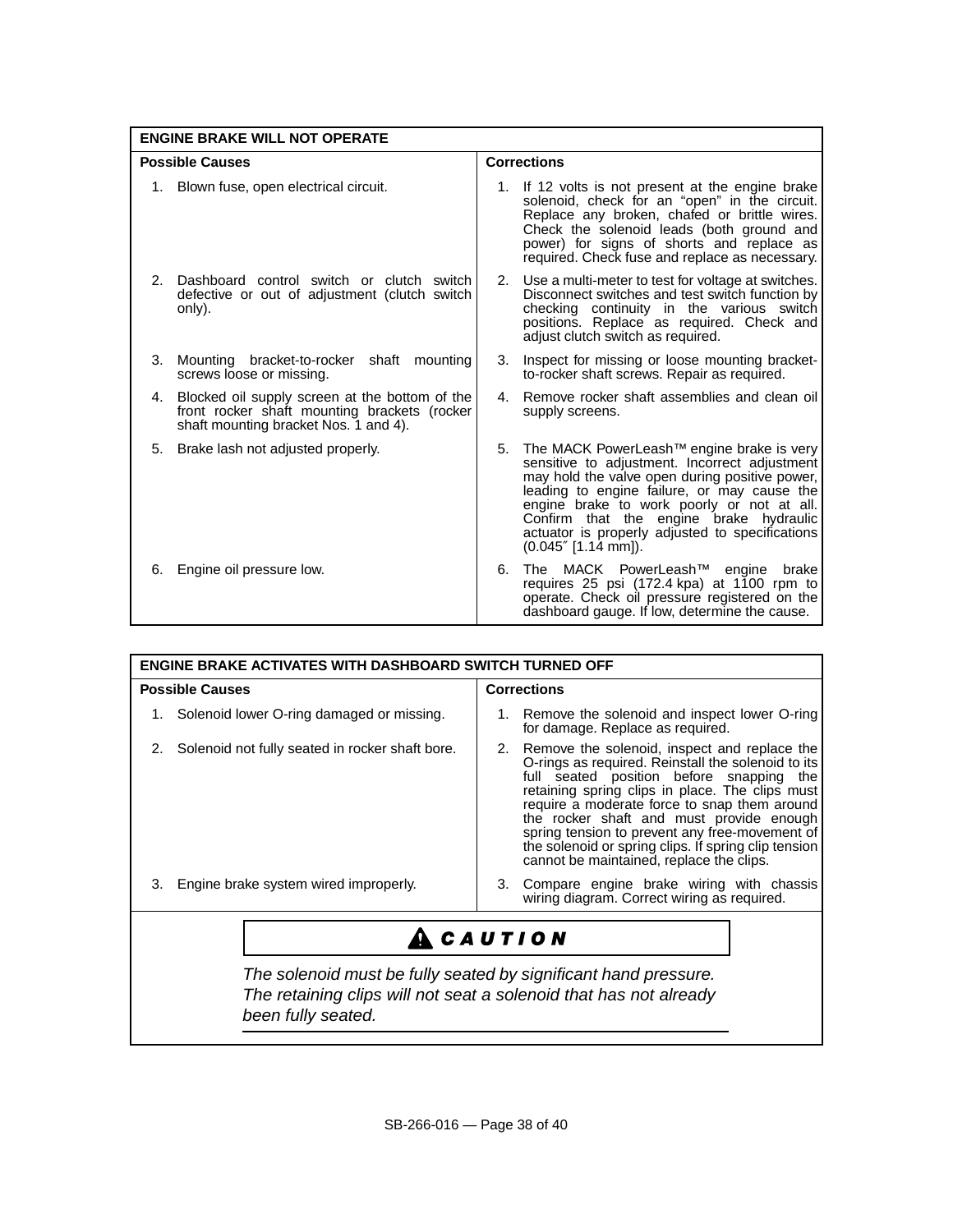| <b>ENGINE BRAKE SLOW TO OPERATE OR WEAK IN EFFECT</b> |                                                           |                    |                                                                                                                                                                                                                                                                                                                                                                                         |  |
|-------------------------------------------------------|-----------------------------------------------------------|--------------------|-----------------------------------------------------------------------------------------------------------------------------------------------------------------------------------------------------------------------------------------------------------------------------------------------------------------------------------------------------------------------------------------|--|
| <b>Possible Causes</b>                                |                                                           | <b>Corrections</b> |                                                                                                                                                                                                                                                                                                                                                                                         |  |
|                                                       | Engine oil cold and thick.                                |                    | 1. Allow engine to warm before operating engine<br>brake. Change engine oil if viscosity indicates<br>that the oil has thickened.                                                                                                                                                                                                                                                       |  |
|                                                       | 2. Hydraulic lash adjuster plunger not moving in<br>bore. | 2.                 | Inspect engine brake hydraulic actuator plunger<br>for freedom of movement in the bore. Spring<br>pressure should keep the plunger seated<br>against the lower snap ring. If the plunger does<br>not move freely, replace the rocker arm<br>assembly.                                                                                                                                   |  |
| 3.                                                    | Control pistons binding in rocker arm bores.              |                    | 3. Remove control piston from rocker arm. Inspect<br>piston and bore for scoring or burrs. If any are<br>present, replace rocker arm assembly.                                                                                                                                                                                                                                          |  |
| 4.                                                    | Defective ball check valve.                               |                    | 4. Remove the control piston, then remove the ball<br>check valve. Make sure that the check ball is<br>seated in the bore and can be moved off its<br>seat. Make sure there is spring tension against<br>the check ball. Flush the ball check valve in a<br>suitable, non-flammable solvent. If the ball<br>check valve does not function properly, replace<br>the rocker arm assembly. |  |
| 5.                                                    | Switch operation sluggish.                                | 5.                 | Check operation of dash switch and clutch<br>switch. Readjust or replace as required.                                                                                                                                                                                                                                                                                                   |  |
| 6.                                                    | Solenoid valve operation erratic.                         |                    | 6. Check current draw of solenoid when engine<br>brake is activated.<br>Current<br>should<br>be<br>approximately 1.59 amps.                                                                                                                                                                                                                                                             |  |

| OIL PRESSURE DROPPING BELOW MINIMUM REQUIRED FOR ENGINE BRAKE OPERATION |                                                                |                    |                                                                                                                                                                                                                                                                                                                                                                                                                                                          |  |
|-------------------------------------------------------------------------|----------------------------------------------------------------|--------------------|----------------------------------------------------------------------------------------------------------------------------------------------------------------------------------------------------------------------------------------------------------------------------------------------------------------------------------------------------------------------------------------------------------------------------------------------------------|--|
| <b>Possible Causes</b>                                                  |                                                                | <b>Corrections</b> |                                                                                                                                                                                                                                                                                                                                                                                                                                                          |  |
|                                                                         | 1. Loose or missing mounting bracket-to-rocker<br>shaft bolts. |                    | Inspect mounting bracket-to-rocker shaft bolts.<br>Replace and retorque as required.                                                                                                                                                                                                                                                                                                                                                                     |  |
| 2.                                                                      | Plugged or damaged oil supply screen.                          | 2.                 | Remove the rocker shaft assembly and inspect<br>the oil supply screen located in the oil supply<br>port of the number one rocker shaft mounting<br>bracket. Clean or replace as required.                                                                                                                                                                                                                                                                |  |
| 3.                                                                      | Aeration of engine oil.                                        | 3.                 | Check for aeration of engine oil. With the engine<br>running, activate, then deactivate the engine<br>brake and observe oil escaping from the rocker<br>arm, in the area of the hydraulic actuator. If<br>there are bubbles in the oil or the oil is foamy,<br>air is present. Aeration of engine oil can be<br>caused by an overfilled or under-filled<br>crankcase, or a crack or leak in the oil pump<br>pickup tube. Correct or repair as necessary. |  |
| 4.                                                                      | Engine oil diluted by fuel oil.                                |                    | 4. Perform an oil analysis to determine fuel<br>dilution. Correct source of fuel dilution as<br>required.                                                                                                                                                                                                                                                                                                                                                |  |
| 5.                                                                      | Engine oil level too low.                                      | 5.                 | Consult the engine manual or the maintenance<br>and lubrication manual for oil capacities. Add oil<br>and/or recalibrate dipstick as required.                                                                                                                                                                                                                                                                                                           |  |
| 6.                                                                      | Worn rocker arm shaft bores or rocker shaft.                   | 6.                 | Inspect rocker arm shaft bores and rocker shaft<br>for wear. Replace components as required.                                                                                                                                                                                                                                                                                                                                                             |  |
|                                                                         | 7. Worn main and/or rod bearings or camshaft<br>bushings.      | 7.                 | Inspect/measure main bearings, rod bearings<br>and camshaft bushings. Replace as required.                                                                                                                                                                                                                                                                                                                                                               |  |